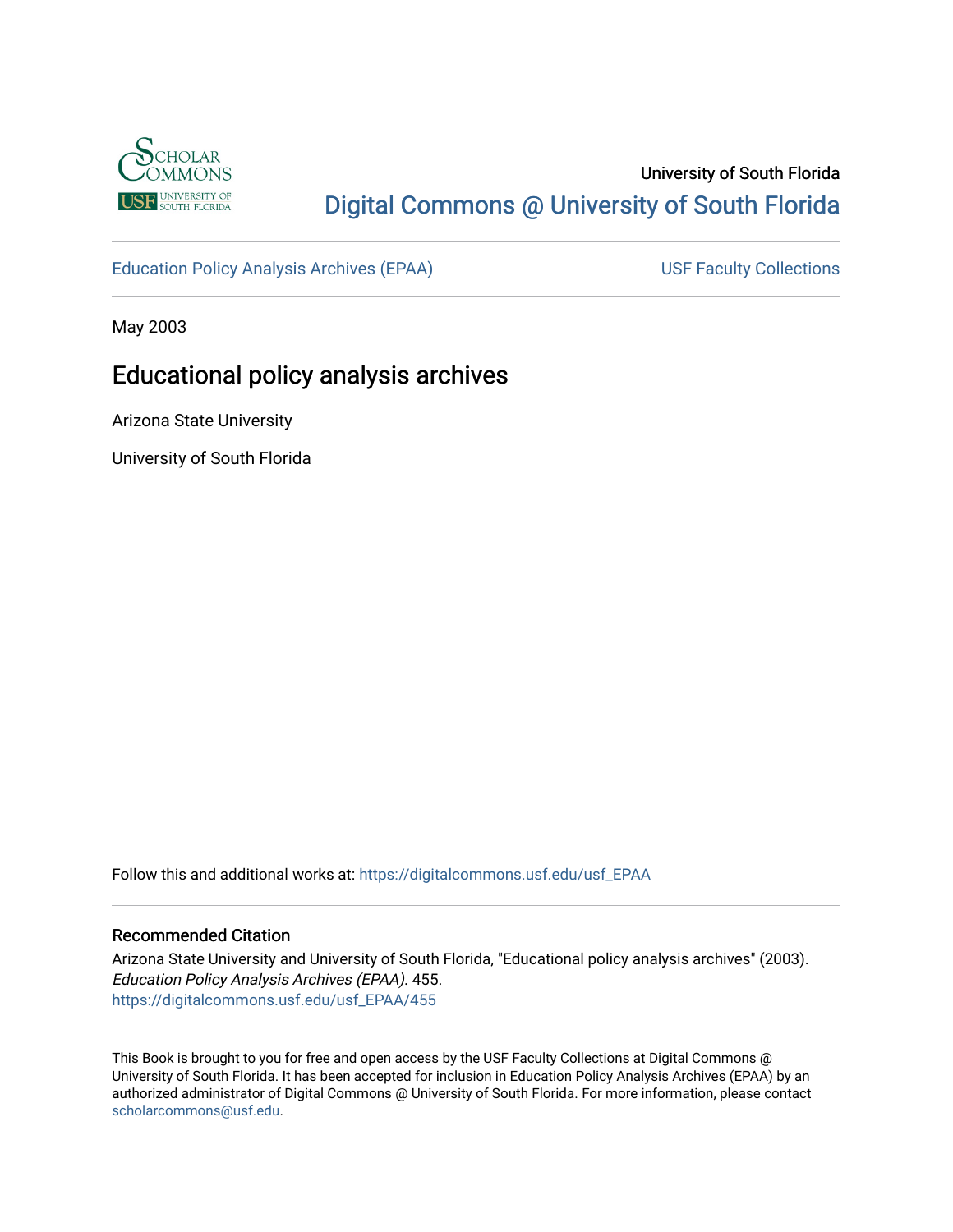# **Education Policy Analysis Archives**

**Volume 11 Number 16 May 14, 2003 ISSN 1068-2341**

A peer-reviewed scholarly journal **Editor: Gene V Glass** College of Education Arizona State University

Copyright is retained by the first or sole author, who grants right of first publication to the **EDUCATION POLICY ANALYSIS ARCHIVES**. **EPAA** is a project of the Education Policy Studies Laboratory.

Articles appearing in **EPAA** are abstracted in the *Current Index to Journals in Education* by the ERIC Clearinghouse on Assessment and Evaluation and are permanently archived in *Resources in Education*.

**Networks of Schools**

# **Robert W. McMeekin Centro de Investigación y Desarrollo de la Educación (CIDE) Santiago, Chile**

Citation: McMeekin, R. (May 14, 2003). Networks of schools. *Education Policy Analysis Archives, 11*(16). Retrieved [date] from http://epaa.asu.edu/epaa/v11n16/.

#### **Abstract**

The study proposes: (1) that the institutional climate in schools, which includes formal rules, informal rules, mechanisms for enforcing both kinds of rules, clear objectives and an atmosphere of cooperation and trust, has a strong influence on school performance; (2) that "networks" of schools such as the Accelerated Schools Project in the U.S. and the Fe y Alegría schools in Latin America help improve school performance in a variety of ways, and have been successful in providing good education to disadvantaged children; and (3) that one of the reasons some networks are successful is that they promote the creation of sound institutional environments in member schools. The argument draws on New Institutional Economics and especially on the role of institutions inside school organizations in reducing agency problems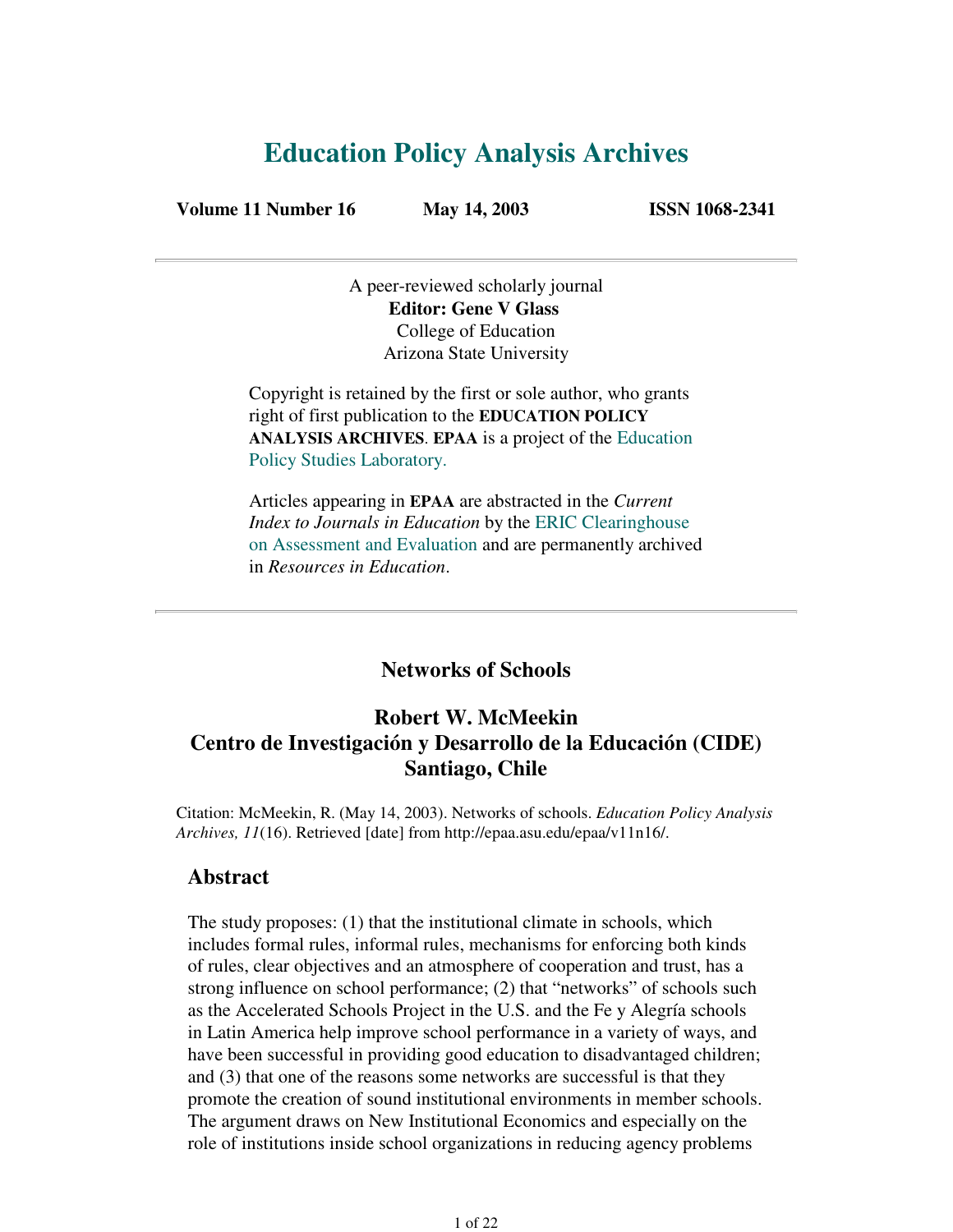and facilitating transactions between actors in school communities. Three examples of networks with a specific orientation toward improving equity—the Matte Schools of Santiago, Chile, the Fe y Alegría schools in multiple Latin American countries, and the Accelerated Schools Project in the U.S.—are presented and analyzed in terms of how they influence intra-organizational institutions.

## **Introduction**

Amid all the debate about how to improve education—the controversies over vouchers, charter schools, reward-based incentives, standards and accountability—a modest but often successful approach to increasing school performance has been all but overlooked. I refer to "networks" of schools that offer distinctive approaches to providing education, and that operate in both the public and private spheres. Examples in the U.S. include Robert Slavin"s Success for All model, Theodore Sizer's Coalition of Essential Schools, the Edison Project (a private education management organization or EMO), the Accelerated Schools Project, initiated by Henry Levin and now a nationwide movement, and others. In Latin America the Fe y Alegría schools operated by the Jesuit Order in many countries of the region offer a well-known and admired example. In Chile the schools operated by the Sociedad de Instrucción Primaria (Society for Primary Instruction, SIP) provide another example on a relatively small scale.

Like some charter schools, there are networks that have been established with the explicit purpose of offering children who are "at risk" (have a high probability of failing or dropping out) an opportunity to obtain a good education. These networks appear to perform better than schools serving the same student populations but that are not members of the networks. Most networks provide a kind of yardstick or basis for comparison with regular public schools, although their main objective goes well beyond creating competitive pressures. They may be publicly financed or private, but even those that are public are to some degree outside the main bureaucracy of the education systems in which they operate. Although specifics vary, the schools in the networks must comply with certain minimum essential conditions (non-discrimination, for example) but have fairly wide latitude regarding curriculum, teaching methods, teacher recruitment and selection and school management.

Why are networks of schools more than ordinarily successful, even when they often serve disadvantaged students and when, as research has established, their costs are not significantly greater than those of other schools? Does being part of such a network confer advantages on participating schools and, if so, what are those advantages? A conceptual model, developed in the course of research in Chile and applying New Institutional Economics to school management issues, suggests some reasons. School organizations that have internal "institutions"—formal rules, informal rules and enforcement mechanisms—that are conducive to making and upholding agreements and commitments tend to perform well according to various criteria. Networks tend to promote (or protect) favorable internal institutional climates, as elaborated further below. Schools in which "the rules of the game" make it possible for teachers and other actors to interact with confidence and cooperation provide contexts in which pedagogical inputs can operate effectively. Some networks promote their own particular pedagogical approaches, which obviously have an influence on student learning. For the purposes of this study, however, pedagogical factors are left aside, as part of "other things being equal". We are concerned here with the institutional environment in the school and the way being a member of a network helps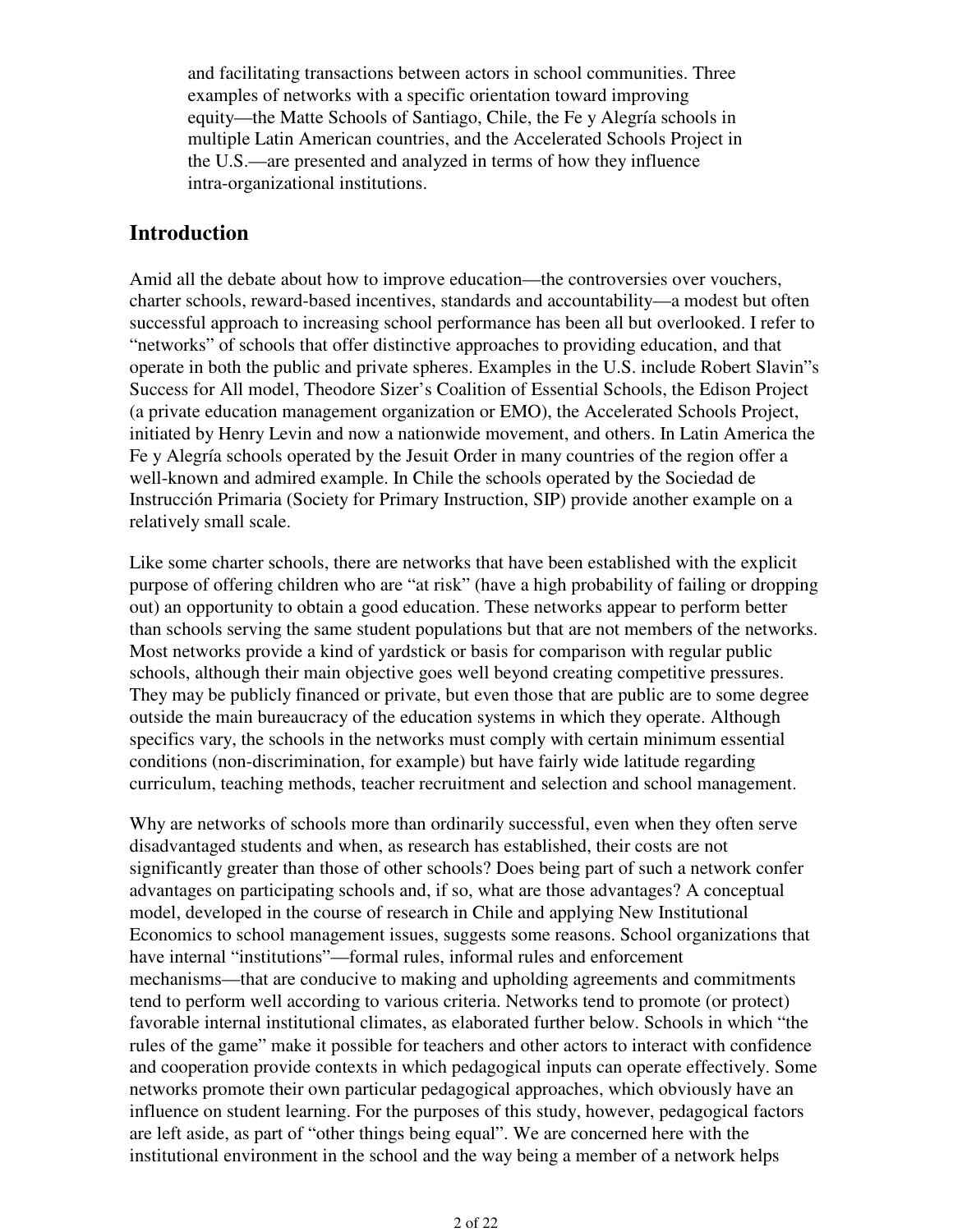schools to develop and maintain good internal institutions. The following sections consider the nature of institutions and networks in turn.

## **What do we mean by institutions inside school organizations?**

As Nobel laureate Douglass C. North defines the term, institutions are "the rules of the game". They include the complexes of formal and informal rules and constraints that apply in every social setting, and mechanisms for enforcing each kind of rules. They "reduce uncertainty by providing a structure to everyday life. They are a guide to human interaction" (North, 1990, p. 3-4). A good example of this way of using the term institutions is "the institution of marriage". Marriage is in some ways an economic contract, in other ways a religious sacrament, and in still other ways a set of legal rules governing property, children and matters such as insurance, taxes, rules of inheritance and so on. It is founded on and upheld by a rich complex of laws and formal rules, which can be enforced by courts, but also by long-established social norms and traditions and by the powerful influences based on the approval or disapproval of families, friends and the local culture. It is this broad-brush meaning of institutions that is used here.

A set of institutions that reduces uncertainty makes it possible for people to enter into transactions with each other. These include formal transactions such as purchase and sale of goods and services, as well as highly informal transactions—arrangements, agreements, commitments or "deals"—whereby one person undertakes to do something with a reasonably high degree of confidence that the other party will follow through on their part of the transaction. When someone contracts with another person to do something—when a principal enters into an agreement with an agent—there are costs. If there is not a well-functioning set of institutions, these agency costs can be very high. People do not have the security to enter into transactions without exercising great caution to keep from being cheated and incurring expenses of gathering information about the other party, writing and monitoring detailed contracts, paying for security or insurance and so on. If there are not sufficient safeguards, or if the costs of protecting one's interests are too high to make the transaction worthwhile, then activities that would otherwise have been useful and profitable for all parties do not get done.

The main literature on economic institutions has focused on their role at the macro level, in national economies or in major markets such as securities or commodities markets. This literature has established that institutions have a powerful effect on the costs of transactions and on economic performance. But institutions exist at an extreme micro level as well, inside organizations. There has been some study of institutions at this level. The work of Michael Jensen and William Meckling in the managerial economics literature deals in part with "the rules of the game" inside organizations (Jensen, 1998). Harvey Leibenstein's concept of "X-efficiency", especially his later work in *Beyond Economic Man* (1976) and *Inside the Firm* (1987) delves deeply into the determinants of efficiency inside organizations. Political scientist Gary Miller (1992) examines in depth the varieties of prisoner's dilemma situations that tend to arise in virtually any organizational structure or incentive scheme.

The theoretical framework used here to explore the role of networks of schools is based on the concept of institutions inside school organizations and how they influence performance. Schools constitute a large category of organizations, they tend to be organized along very similar lines and to have similar inputs and processes, yet their performance can vary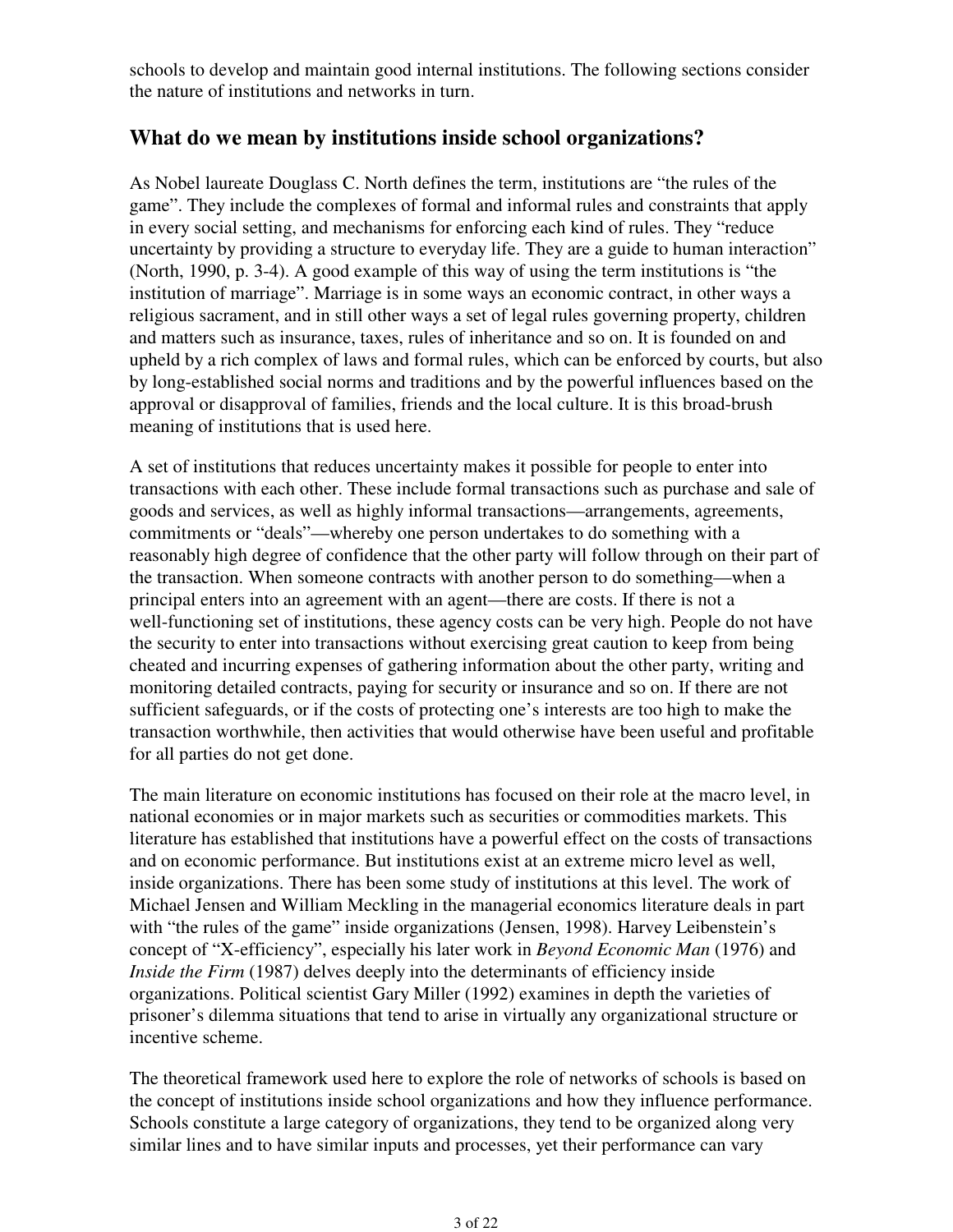greatly. There has been very little work on how institutions function inside schools (Rowan & Miskel, 1999, pp. 378-380).

When looking at institutions at this extreme micro level, it is feasible to add to the basic list of "formal rules, informal rules and enforcement mechanisms" two other factors that shape a school's institutional climate. The first is clarity of objectives, including both how clearly the objectives are articulated and how well they are understood, agreed upon and internalized by members of the school community. The second additional component of the institutional climate is the degree of trust, cooperativeness or "social capital" that obtains in the school community. These five components of an institutional climate, which are measurable, constitute a syndrome; a combination of factors that work together to influence performance. In economic terms a good set of institutions reduces principal-agent problems and the costs of transacting, thus making it feasible for beneficial transacting to take place. For a fuller explanation of this theoretical framework and the economic concepts that underlie it, as well as a description of an empirical study that measured institutions in primary schools in Chile, see McMeekin (2003).

The basic hypothesis of the theory is that, other things being equal, the more a school's institutional climate facilitates transactions between members of a school's community, the better the school's performance. "Good" institutions make it possible for teachers, students, parents and other members of the community to perform their respective tasks effectively. On the other hand, the lack of sound institutions can make it impossible for good inputs—even the best pedagogical methods and materials—to function as they should.

# **Three Examples of Networks of Schools**

My colleagues at the Centro de Investigación y Desarrollo de la Educación (CIDE) and I became interested in networks through our study of primary schools in greater Santiago, Chile (McMeekin, Latorre. & Celedón, 2001). The private subsidized schools studied in the course of that research are all members of a 17-school network established and operated by the Sociedad de Instrucción Primaria (SIP) and best known as the "Matte Schools". Another source of interest in networks was a major study, conducted by John Swope and Marcela Latorre at CIDE, of the Fe y Alegría schools in nine Latin American countries (Swope & Latorre, 2000). Thus the study team at CIDE was alerted to the subject of networks and aware that they offered advantages to member schools in terms of fostering sound internal institutional environments. Through published sources as well as friendship and discussions over the years with Henry M. Levin, founder of the Accelerated Schools Project (ASP), I have learned enough about that project to recognize similarities between ASP and the other two networks, although superficially they may seem quite different.

One factor these networks have in common, and one reason for examining these three, is that all seek to provide a decent education to children who are disadvantaged. The Matte Schools were founded in the 19 th century to provide education to children from families with "few resources". The Fe y Alegría schools are usually established to serve children in poor rural areas "where the pavement ends". The guiding principle of the Accelerated Schools Project has been to provide a good education to students otherwise "at risk". In this sense all three networks address similar challenges and have similar objectives.

The following sections consider these three examples of networks of schools. They do not purport to offer in-depth analyses of each network. Their aim instead is to explore whether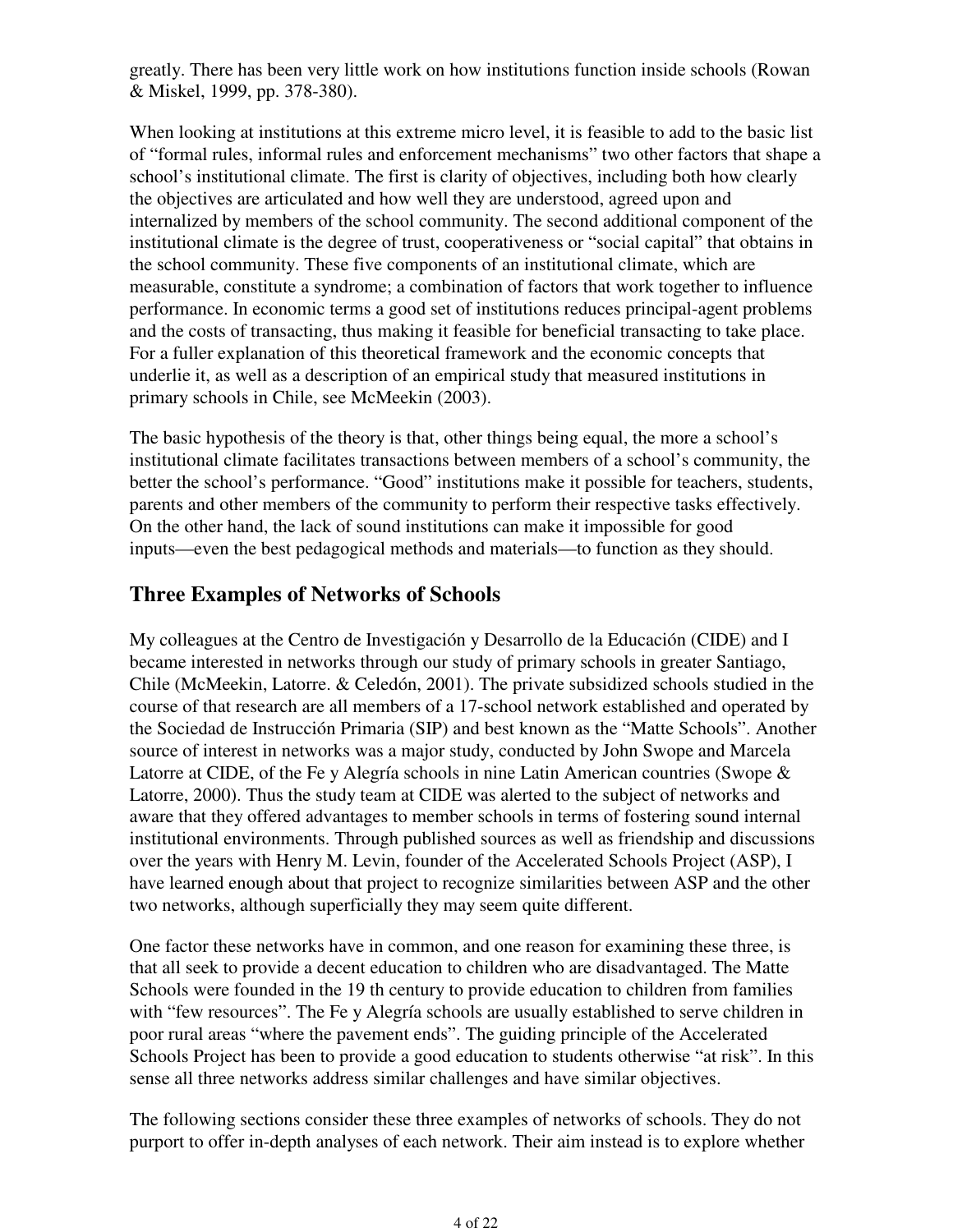there are common factors associated with membership in these networks that help create sound institutions and contribute to good school performance.

### **a. The Matte Schools of the Sociedad de Instrucción Primaria of Santiago**

The Sociedad de Instrucción Primaria was founded in 1856, before Chile had a public school system, with the aim of providing the children of families with "few resources" an education that would enable them to become successful, productive citizens. Its original slogan, at a time when 86 percent of Chile's population was illiterate, was "War against ignorance!" The SIP has been in continuous operation for nearly a century and a half and for much of that time the Matte family has provided strong and caring leadership as well as substantial material contributions.

There are 15 primary schools and two secondary schools in the SIP network, all in the greater Santiago area and intentionally located in low-income neighborhoods. The SIP schools, originally supported entirely from private contributions, were among the first to take advantage of the opportunity to become private, voucher-paid schools when Chile's nationwide voucher system was established in 1980. (Roughly 90 percent of enrollment in Chile is in public and private voucher-paid schools; the remaining ten percent is in elite paid private schools.)The SIP schools have always had complete autonomy to establish their own philosophy, rules, procedures, staff, and school communities and the guiding spirit of the network is very strong. These are non-sectarian schools but, since the SIP gives great emphasis to development of values and Chile is a Catholic country, a Catholic influence is clearly felt.

Private subsidized schools in Chile have higher performance than municipal schools on Chile"s national achievement tests called SIMCE (Sistema de Medición de la Calidad de la Educación). In the private subsidized subsector, the Matte schools as a group have higher scores than the average for all private subsidized schools (SIP, *Memoria, 1999*, p. 16). Table 1 shows comparative scores on SIMCE tests for four categories of secondary schools in 1999.

|                 | SIMCE Test Voucher paid Voucher paid SIP 10th Elite, paid |     |     |     |
|-----------------|-----------------------------------------------------------|-----|-----|-----|
| Language        | 236                                                       | 254 | 287 | 297 |
| Mathematics 237 |                                                           | 252 | 280 | 299 |

**Table 1 Test Scores of Tenth Grade Students, 1999**

Source: Sociedad de Instrucción Primaria (SIP), *Memoria, 1999*, p. 16.

The SIP schools' performance was better than both public (municipal) and private subsidized schools and almost as good as that of the more selective and much more expensive paid private schools. Most other private subsidized schools serve upper middle class families in higher-income neighborhoods (who also self-select to attend private rather than municipal schools). The SIP schools produce higher performance on the SIMCE tests than their peer schools, even though the families they serve have lower socioeconomic status than families in other private subsidized schools. The following sections consider some of the factors that characterize the Matte Schools and contribute to their good results.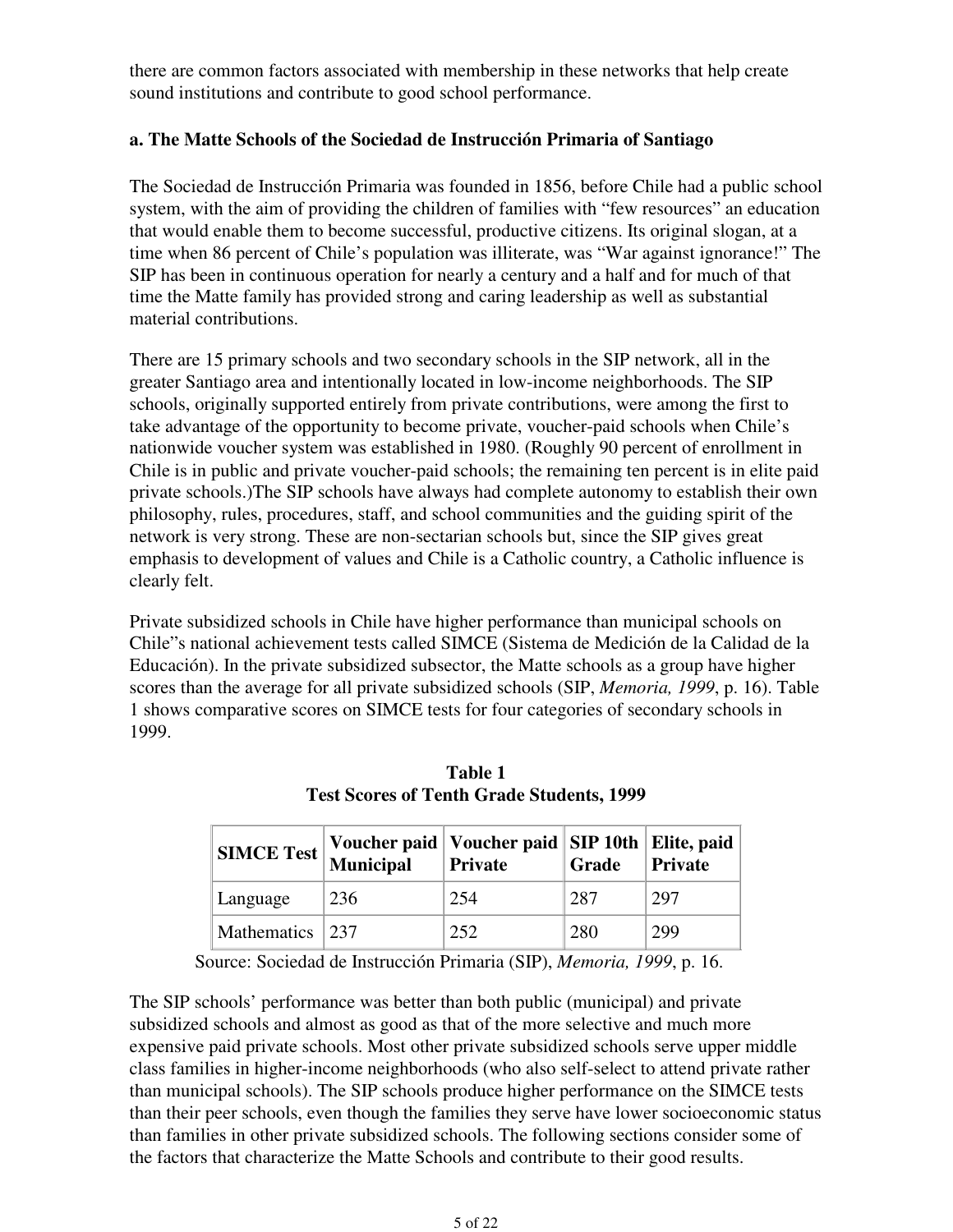*Private status*. Being private clearly conveys benefits on the SIP schools, whose leaders have a clear idea of what they want to achieve. The schools in the network have freedom to establish their own "proyectos educativos" or mission statements (guided by the goals of the network itself, which are clearly stated and widely disseminated to member schools). The SIP chooses its own school directors (many of whom have "come up through the ranks" as teachers and leaders in the network) and the directors have autonomy to select and develop their own teams of teachers. These and other characteristics that private status conveys undoubtedly contribute to the success of schools in this network. Other private subsidized schools in Chile have the same opportunities conveyed by private status, but not all of them take advantage of them in the same way the SIP schools do (nor do they, in most cases, belong to networks like the SIP).

*The leadership role of the SIP*. "The Society", as teachers and directors refer to it, is the top authority to which the schools report. It provides the overall mission or goal statement for all the schools, while individual schools within the network establish their own mission statements on a participatory basis. This means that the principal-agent relationships between the governance authority and the schools are very close and agency problems of asymmetric information or diverging aims are minimal within the community. Another advantage the SIP provides is continuity of governance; something the municipal sector lacks.

Management support is provided by the network headquarters, which relieves member schools of performing some managerial functions such as financial management and budgeting. It also provides guidance and knowledge about management functions, interacts with the national Ministry of Education on policy matters and with the association of private schools, brings in up-to-date information on instructional and management techniques from outside the network, and provides a buffer between school-level managers and some elements of the external community that might otherwise absorb time and effort.

*Team building*. The directors of member schools in the SIP network are chosen by the SIP, almost always from able educators who have made their way up from classroom teacher to middle-level leadership roles to directorship. The directors then have a high degree of autonomy in building their own teams (although a new director arriving at a school inherits a staff that has been carefully chosen and trained by predecessors and the SIP system). Directors put their own personal stamp on their schools, as was evident from our interviews with five primary school directors. They dedicate substantial amounts of time to in-class observation and play active roles of professional advisor, constructive critic and strong supporter of their staff.

Staff self-select to become teachers in the SIP network. Many members of the focus groups of teachers with whom we met had been students at Matte schools or were the children of former students, or both. Clearly there is a powerful sense of mission, tradition and commitment among this staff and there is a strong feeling of belonging to a team, of both the SIP network and of the individual school. In such an environment, feelings of trust are strong.

A substantial portion of parents who send their children to SIP schools are former Matte School students or children of former students, or both. The only selection of students the schools make is to take siblings of present students or children of former students, but this in itself provides a filter that results in a community of families that understand and support the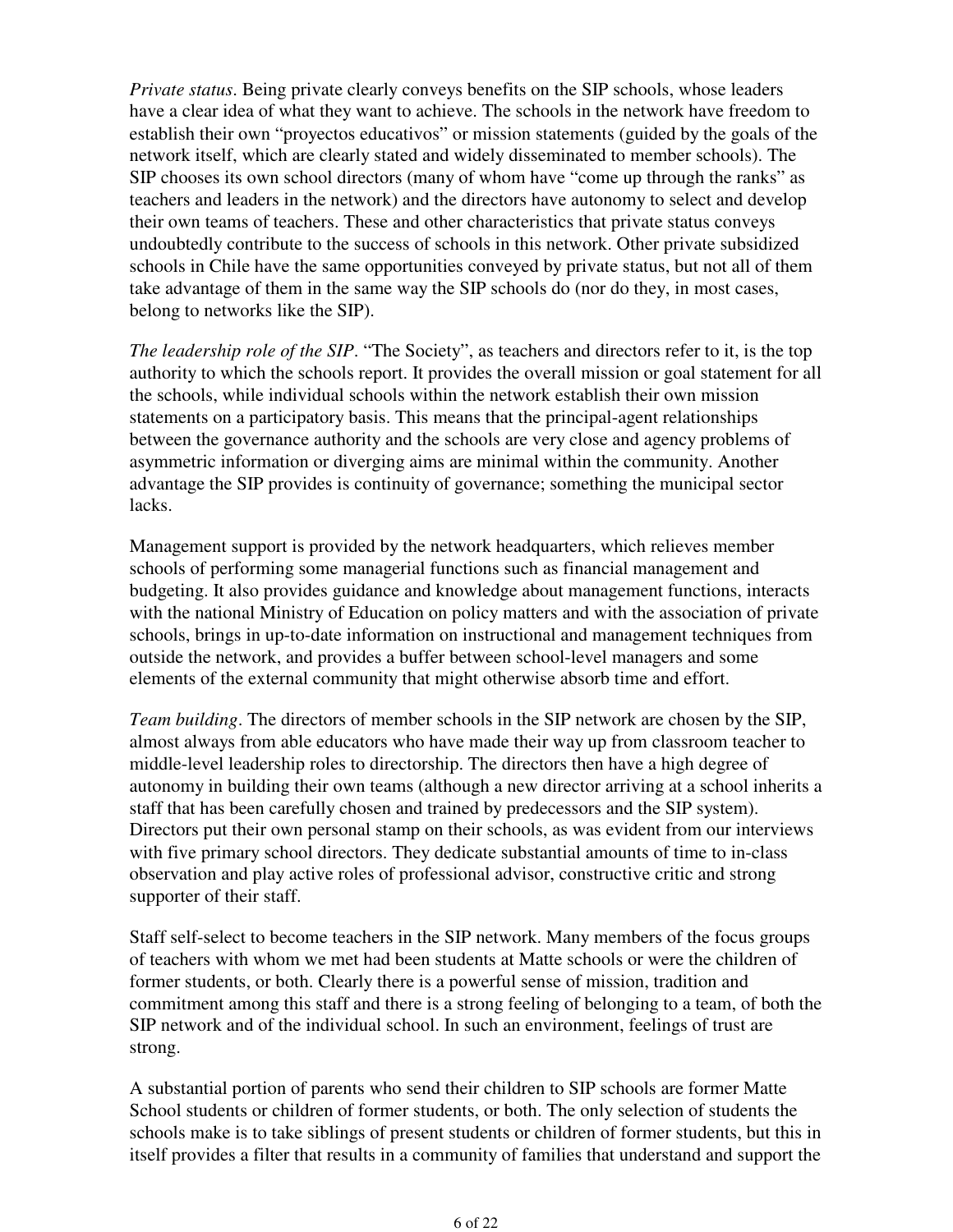ideals and traditions of the SIP. The proportion of "legacies" varies from school to school. In some cases the neighborhoods where schools were originally sited, which were chosen because they were in low-income communities, have changed with time and shifting demographics. Some families have also moved to other communities and yet still transport their children back to the older (and often poorer) neighborhood so they can attend the school.

Parental involvement in this situation is more than ordinarily strong and parents understand and feel commitment to the schools' goals and traditions. To further strengthen the links between family and school, the SIP contracts with an independent training firm to provide "Schools for Parents" (Escuelas para Padres) that present courses on parenting skills and ways to support the school by encouraging children to do their best.

Taking all these factors into account, the community feeling in schools in the SIP network is very strong. It appears to correspond to what Bryk, Lee and Holland (1993) have observed concerning "community" in Catholic schools. In school communities such as those described here, relationships between principals and agents are positive rather than conflictive, levels of uncertainty are low, and there are low risks or costs involved in entering into transactions—between teachers and students, between peers, and other pairings—having to do with accomplishing clearly-stated goals. The environments facilitate transactions between members of the school community.

*Guidance regarding rules*. The SIP has its own set of rules or Reglamento Interno covering working conditions of all staff, professional advancement for teachers, directors and other senior staff, rules regarding security and risks affecting personnel and students, provisions for sanctions in the event of violation of the rules and related matters (Sociedad de Instrucción Primaria, 1998). All are expressly in accordance with Chilean labor law. These general rules are binding on schools within the network, but each individual school has its own Reglamento that deals in greater detail with rules regarding academic matters, relations between parents and the school, and responsibilities of each category of members in the school community. Members of each school community are given copies of the relevant Reglamento and parents are required to sign written statements each year attesting that they have read the rules and agreeing to abide by them and uphold their parental responsibilities.

The Society also plays a role, through written documents such as the mission statement as well as through other communication channels such as training and periodic inspections, in establishing and reinforcing the informal rules that apply throughout the network. The member schools also place heavy emphasis on establishing the norms of academic and personal behavior that teachers, students and all members of the community are expected to respect. In the informal sphere, the presence of these rules is felt as much or more through positive recognition of good performance (based not only on grades but also on being "best friend", "most improved this month", or "teacher of the month") as through negative sanctions. And in addition to explicit recognition in a variety of frequent ceremonies, teachers and directors emphasized the role played by "conversation" in providing guidance, encouragement and correction of behavior and performance where necessary.

*Social capital and a climate of trust*. Repeatedly we heard school directors and teachers in focus groups mention that being part of the SIP network provides a sense of security, like being part of a "family". The Society's long history and traditions contribute strongly to this, as does its emphasis on values and teamwork. Teachers inside the system may have specific disagreements with each other, with the director or some aspect of the Society's system, and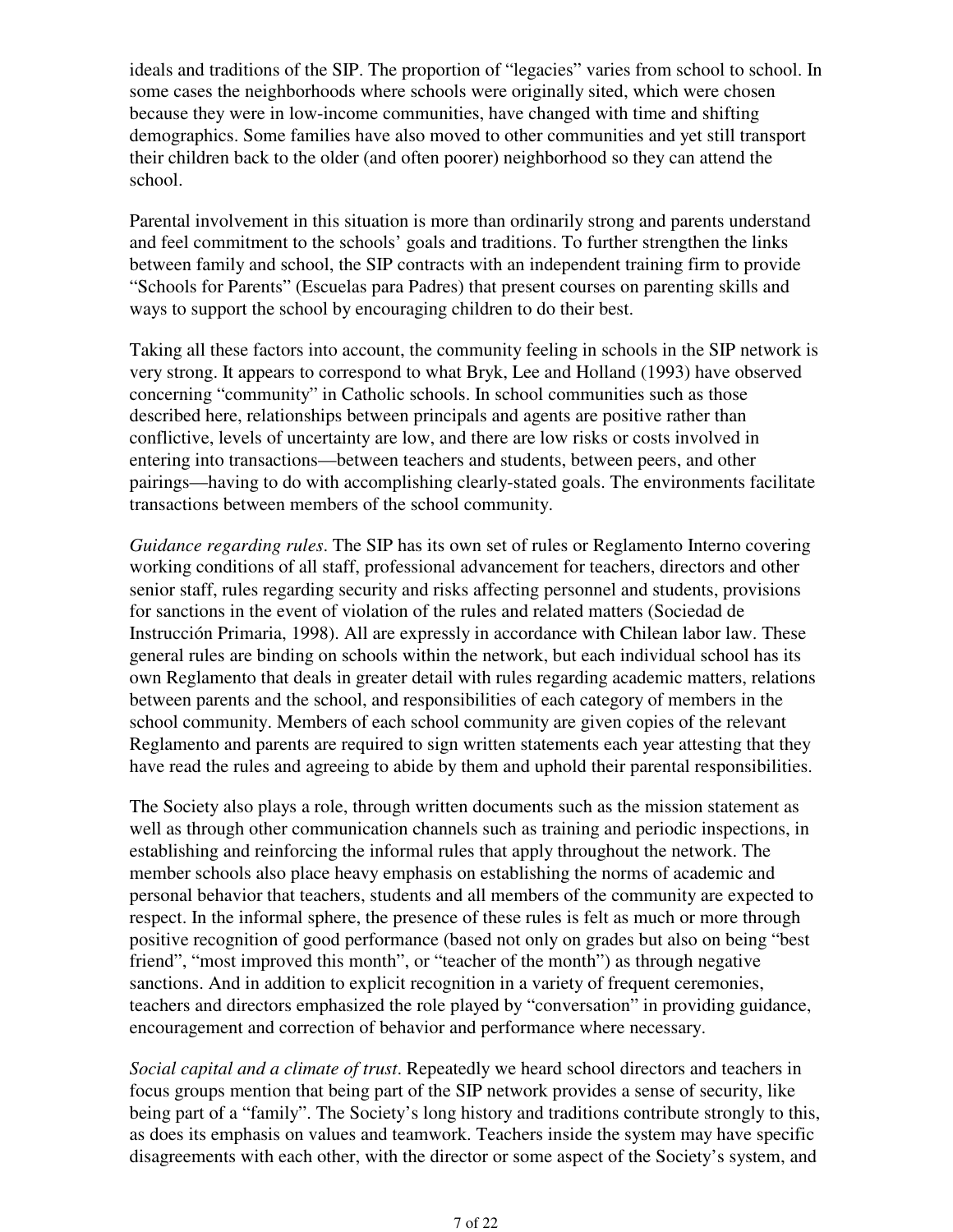directors may need to correct some aspect of a teacher's performance, but we were told that these things are worked out through "conversation", in an amicable manner, within a system of rules and procedures that all parties trust. When asked about how the system deals with teachers who are not performing well, teachers replied, "They know if they don't fit in. After a while they go away."

One of the themes among the values the SIP schools seek to teach is teamwork and cooperative behavior. And one of the explicitly recognized means of teaching values is through modeling, in which school directors and teachers engage actively. The formal and informal rules serve to establish an environment where all members feel secure, agency problems are minimal and transaction costs are low. While there is a strong sense of discipline, this is maintained through moral pressure and carefully managed so that individuals are not shamed or hurt.

Because the directors and teachers tend to progress through their careers within the system (and often are former students), they are strongly socialized into the SIP system of values. There is agreement and consistency in the educational communities. Having the Society as an umbrella organization shelters the school from shifting influences from external sources.

*Material benefits*. The SIP provides network management and leadership functions that relieve its schools of some administrative burdens. There are also services, especially teacher training and evaluation and activities such as "schools for parents", that are provided centrally. The Society's staff is well informed about the findings of educational research and best practice throughout Latin America and the world, and make this information available to the individual schools, which would otherwise not have access to it. It is a source of guidance and wise advice for its member schools.

By far the largest share of income comes from the government via various categories of transfer payments, the largest being the subventions or vouchers. The second largest source of income is payments by parents through the system of shared financing or "financiamiento compartido" that operates in 11 of the 17 schools. Contributions from the Society itself (members of the Board and senior staff are required to make contributions) and donations from third parties help fill the gap between income and expenses.

The Society manages its funds centrally and allocates them between schools in the network. It has also been instrumental in arranging for shared financing in those schools where parents have agreed to this measure, and in raising funds from private donors.

### **b. The Fe y Alegría schools of Latin America**

The Fe y Alegría (FYA) network was founded by Jesuit Father José María Vélaz in Venezuela in 1955. It now operates in fourteen countries of Latin America plus Spain.

The Latin American countries in which FYA operates are: Argentina, Bolivia, Brazil, Colombia, Dominican Republic, Ecuador, El Salvador, Guatemala, Honduras, Nicaragua, Paraguay, Panama, Peru, Spain and Venezuela. Some country programs are quite small. The system was created to provide education to underprivileged children. Most of the FYA schools are located in rural areas but some are in or near urban slums. In each country a National Office coordinates the schools in its network and these national federations enjoy a high degree of autonomy. Over all coordination is provided by a headquarters in Venezuela. The statement of guiding principles to which all schools in the system adhere is the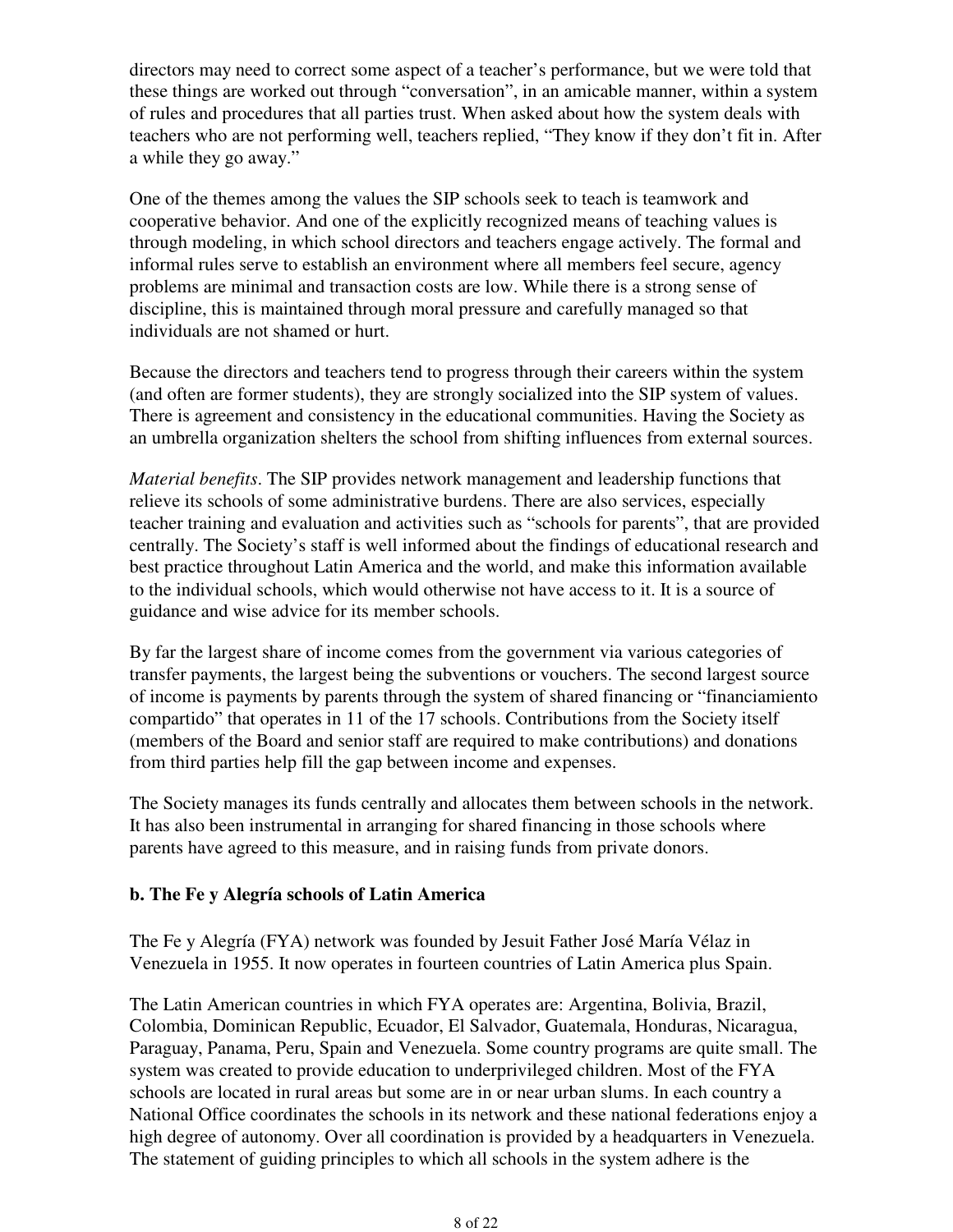International Mission Statement of FYA. Each National Office develops its own mission statement, and each school within a federation has its own, locally developed mission statement. This, then, is a network of networks.

The schools' main aim is to reduce the high levels of repetition and dropouts that plague education in most Latin American countries. They strive to provide a good education and to assure that students complete at least the basic cycle of schooling. Student retention in school is the main indicator of performance, since most countries of the region lack standardized tests that would make it possible to evaluate schools on the basis of test scores. The FYA network is notably successful in reducing repetition and dropouts. The CIDE study of FYA in nine countries showed that in a majority of countries, FYA schools serving poor children achieved better results than the national averages for all public schools in terms of "opportune progress" (meaning completing the primary cycle within the expected number of years), lower repetition rates, lower definitive dropout rates and higher overall student retention rates (Swope & Latorre, 2000, pp. 102-114). Retention rates for girls were higher than for boys in FYA schools. Table 2 shows gross repetition rates and cohort dropout rates for FYA schools and averages for other public schools in nine Latin American countries.

|        | Comparison of Repetition and Dropout Rates in<br><b>FYA Schools and other Public Schools in</b><br><b>Nine Countries of Latin America</b> |                                                      |  |                           |  |  |
|--------|-------------------------------------------------------------------------------------------------------------------------------------------|------------------------------------------------------|--|---------------------------|--|--|
|        |                                                                                                                                           | <b>Gross Repetition Rates*</b> Gross Dropout Rates** |  |                           |  |  |
| ountry | FYA                                                                                                                                       | <b>Public Schools</b>                                |  | <b>FYA</b> Public Schools |  |  |
|        |                                                                                                                                           |                                                      |  |                           |  |  |

| Table 2                                              |
|------------------------------------------------------|
| <b>Comparison of Repetition and Dropout Rates in</b> |
| <b>FYA Schools and other Public Schools in</b>       |
| <b>Nine Countries of Latin America</b>               |

|                | <b>VIUSS INCLICITUUII INALES</b> |                       | <b>OTOSS DI OPOUL NAILS</b> |                       |
|----------------|----------------------------------|-----------------------|-----------------------------|-----------------------|
| Country        | <b>FYA</b>                       | <b>Public Schools</b> | <b>FYA</b>                  | <b>Public Schools</b> |
| Peru           | 25.43                            | 32.48                 | 9.86                        | 25.72                 |
| <b>Bolivia</b> | 20.35                            | 72.88                 | 9.00                        | 26.80                 |
| Venezuela      | 22.03                            | 40.24                 | 16.18                       | 38.65                 |
| Nicaragua      | 24.07                            | 39.11                 | 13.75                       | 10.00                 |
| Ecuador        | 7.21                             | 12.80                 | 29.20                       | 38.60                 |
| Guatemala      | 20.49                            | 18.04                 | 22.30                       | 38.20                 |
| Colombia       | 21.33                            | 19.21                 | 10.50                       | 8.00                  |
| El Salvador    | 29.03                            | 20.20                 | 39.70                       | 40.40                 |
| Paraguay       | 27.44                            | 33.88                 | 8.37                        | 5.00                  |

\* Traditional gross grade repetition rates, equal to the accrued number of repeating students registered by a cohort as a percentage of enrollment in the cohort's beginning year.

\*\* Includes dropouts from all causes including, for example, moving away. Source: Swope & Latorre (2000), pp. 104-105.

Recall that the FYA schools, intentionally located in poor rural areas, are compared here with the average for all primary schools in their countries.

FYA schools are both public and private. The proportions vary from country to country but a majority of FYA schools are public in every country. In most countries the schools enjoy a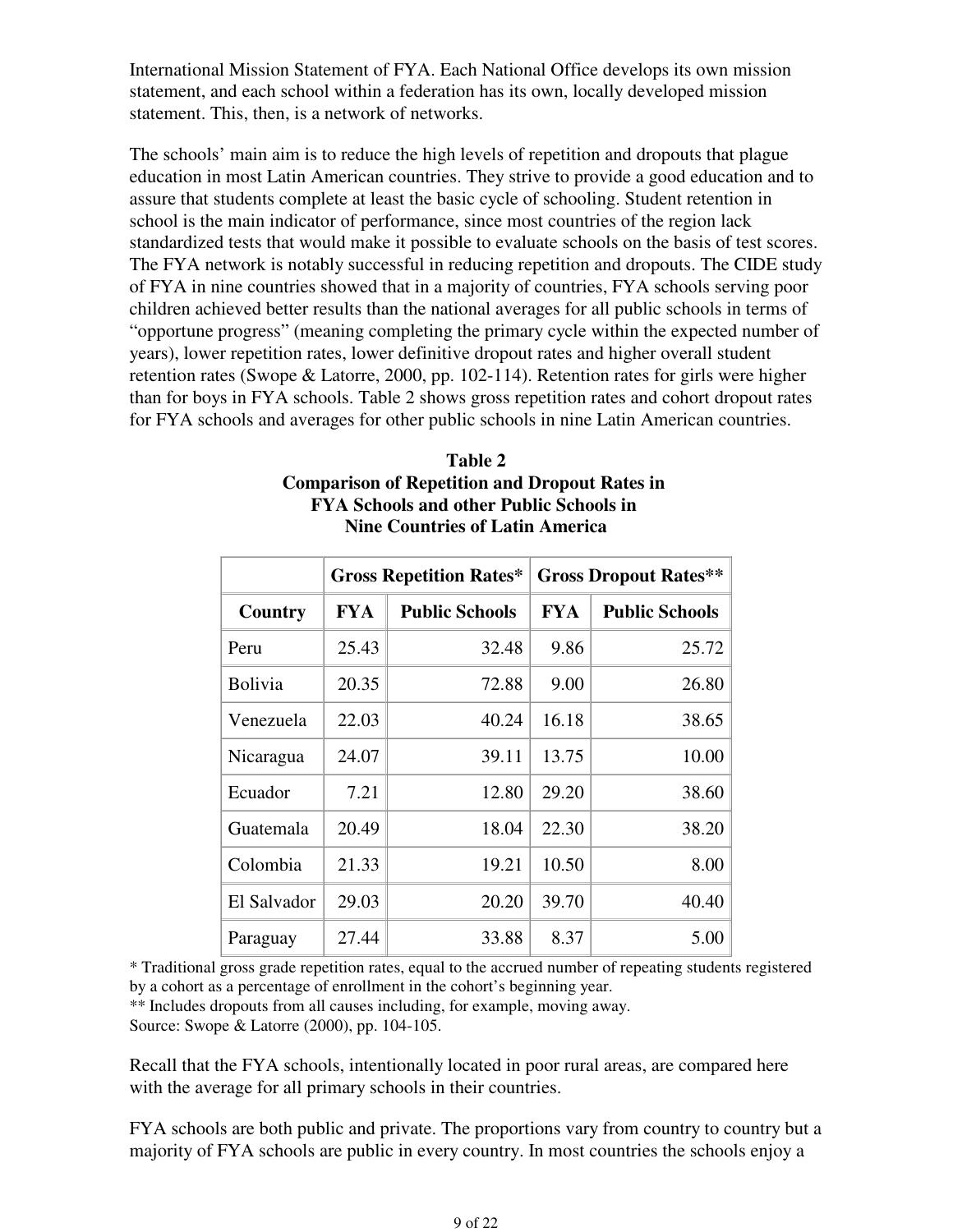high degree of autonomy, even though they operate with public funding and under public control. This autonomy is not always fully respected but when it is, it enables the National Offices to choose their own school directors and teams of teachers, without interference from the state or teachers' unions, and to keep teachers from being transferred out of the schools unless they choose to go (Codina, 1994, p. 333). Autonomy gives FYA schools a chance to build their own staff, which leads to like-minded teams, committed to the same goals. This in turn tends to reduce agency problems and the transaction costs involved in making agreements within the team, including between directors and staff and between peers.

The CIDE study found that the FYA schools do not differ substantially from public schools and that they are "a more efficient type of public school" (Swope & Latorre, 2000, p. 159). The main source of funding for FYA schools is government transfers to cover teacher salaries, which is by far the largest expenditure item for basic education. But in order to provide additional expenditures for textbooks and teaching materials, teacher training and (whenever possible) for educational innovations, it is necessary to raise funds from other sources. This is done through development of small school improvement projects, which become focal points for community involvement as well as channels for communication between the individual schools and higher levels in the FYA organization. The international and national offices of FYA help schools prepare projects and present them to donors for financing. Projects are thus both a source of additional financing and a means of forging stronger links between the school, its community and the network.

What are the reasons FYA schools achieve better student retention than their essentially similar public counterparts? The affiliation with the Catholic Church and the mystique and charisma that this provides is undoubtedly a factor, as is the high degree of autonomy mentioned above. Pedagogical inputs are also important (although the network encourages schools to develop their own models and philosophies of education in consultation with parents and the community). It is clear, however, that the network provides an overall vision or set of objectives as well as management practices that promote the development of a desirable institutional climate in its member schools. Such an institutional environment makes it easier for members of school communities to enter into the kinds of informal transactions that contribute to effective teaching and studying and good performance.

*Mission and objectives*. The international mission of FYA plays a powerful role in shaping the schools in the network. The mission statement helps explain the network's aims and convince communities to invite FYA to establish a school in their neighborhood. As Swope and Latorre (2000) emphasize, the language of the mission statement is "value laden" and "aimed at spreading an almost missionary message" (p.26). Examples of emotive language include:

- Popular education movement
- Commitment
- Construction of a more fraternal and fair society
- Educational action and social advancement
- Option for the poor
- Reach the poorest sectors of our cities
- Quest for a more equitable world
- A child without a school is everyone's problem
- Fe y Alegría starts where the pavement ends (p. 26).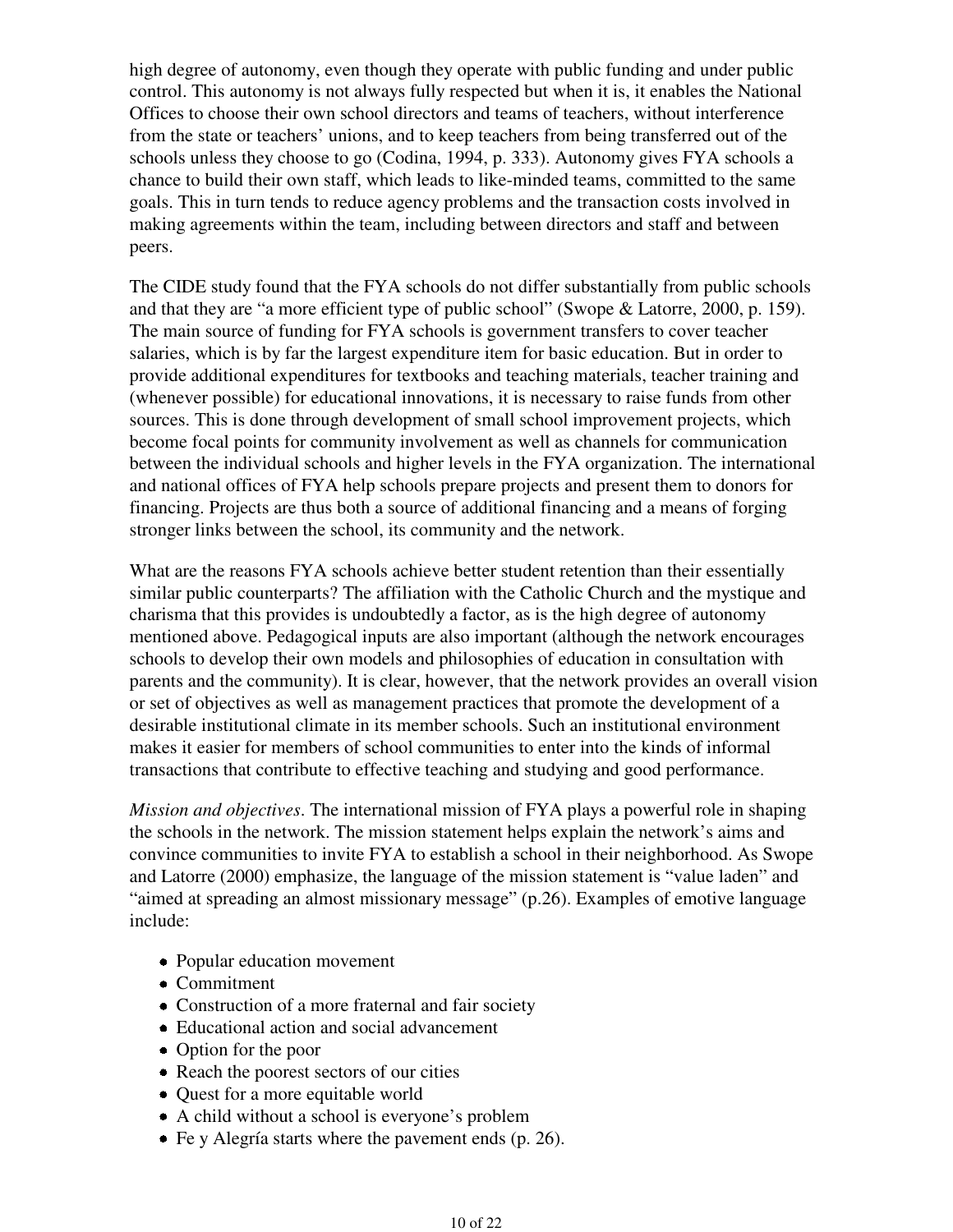Such evocative language, plus a single clear focus on keeping children in school, articulates the network's objectives and helps principals and agents understand each other, communicate effectively and bring forth the best efforts of all members of the network and its individual school communities.

*Creation of a school community*. Local populations must invite FYA to establish a school in their neighborhood, which provides the starting point for close relationships with parents and community leadership. FYA chooses its school directors, who then have the latitude to choose their own cadre of teachers. FYA helps provide teacher training in its aims, techniques and methods. It also manages to reduce teacher turnover, which is a chronic problem in schools in Latin America, especially schools in rural and poverty areas. Low teacher turnover further contributes to a sense of bonding and trust. (It is noteworthy that FYA does not attempt to provide economic incentives for teachers, yet teachers' commitment is very high.) These factors create feelings of community and teamwork.

*Involvement of parents and the external community*. Once a community elects to invite FYA to establish a school, it becomes closely involved with the school. One of the key "student-retention strategies" FYA uses is programs to involve the community and families. Activities promoting involvement include "workshops… for parents as a way of having them gain a better understanding of the problems that their children face", "increasing awareness of the importance of education", "strategies to get parents to support school work in the home", "programmed home visits", and "community involvement strategies, especially those designed to involve parents in the education of their children" (Swope  $\&$ Latorre, 2000, pp. 120-121).

*Formal and informal rules*. Because there are obvious differences between the situations of FYA schools in different countries, as well as great diversity among schools in any one country, the FYA network does not present guidelines for formal rules in school. In general these schools, affiliated with a Catholic organization, tend to be orderly and to emphasize values and cooperation. The most important role of FYA is in the area of informal rules and enforcement mechanisms, especially in the relationships between school directors and teachers and between teachers as peers.

*Environment of cooperation and trust*. Schools in the FYA network are managed privately, although they receive public subsidy, and this facilitates establishing school communities in which teachers remain for extended periods, professional relationships between directors and teachers tend to be close and positive, parents are brought into contact with the school and encouraged to support it and motivate their children to study well and remain in school. FYA's strong sense of mission contributes to feelings of solidarity and participation in a worthy undertaking. Writing of the "key elements that determine the quality and efficiency of FYA", Father Gabriel Codina, S. J., head of FYA in Bolivia, says "The most important thing, without question, is the sense of 'mission', the charisma of FYA itself and its choice and spirit of service to the poor. This provides a 'value added' that is a particular characteristic of FYA in all of Latin America" (Codina, 1994, p. 344).

### **c. The Accelerated Schools Project**

One of the best known and most successful networks of schools in the U.S. is the Accelerated Schools Project (ASP), initiated by Henry M. Levin and colleagues at Stanford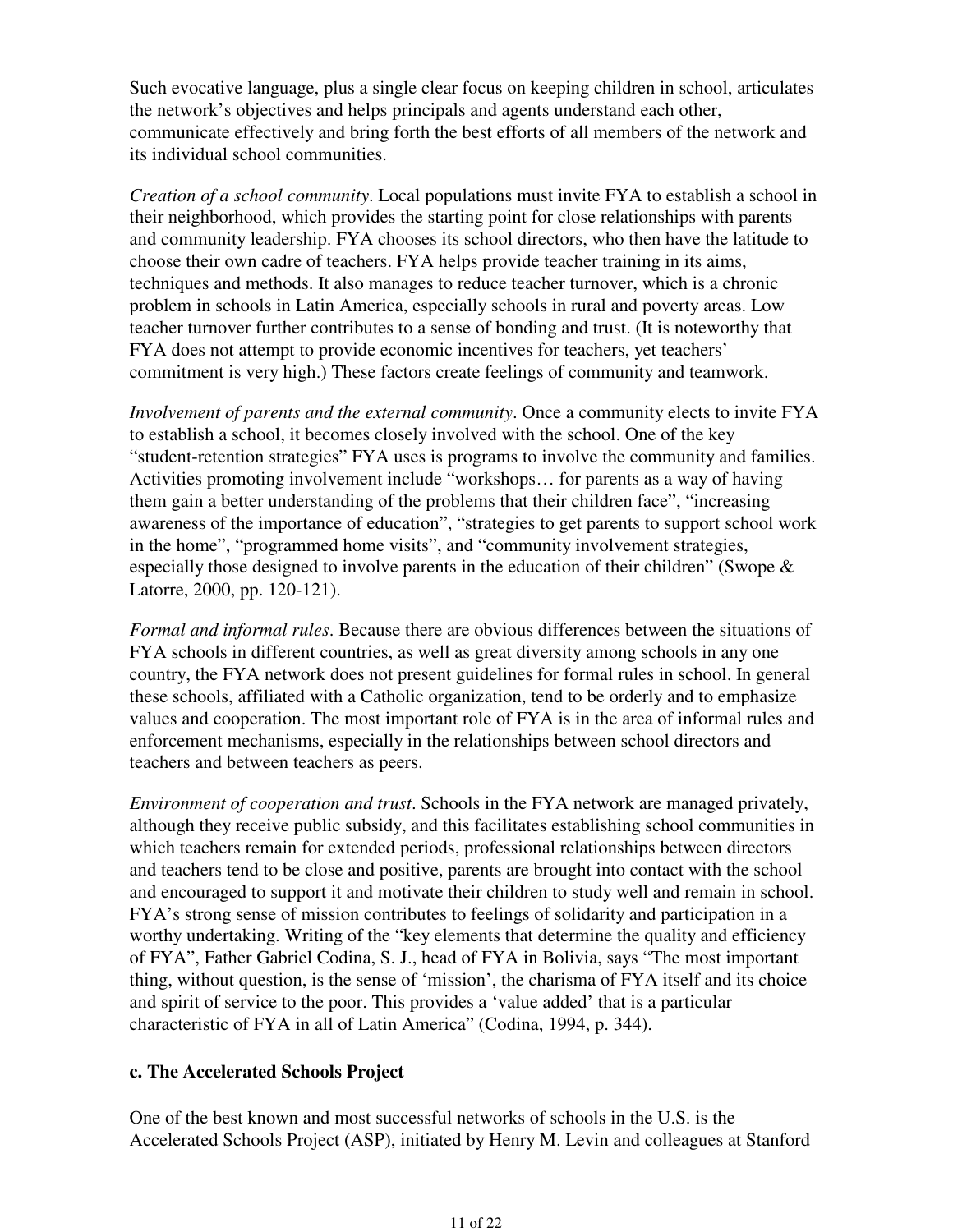University in two pilot schools and now encompassing over 1,000 schools in 41 U.S. states. Schools in the ASP serve student populations that were "at risk" and were performing poorly before being incorporated into the network. Sixth grade students in the schools were reading one to two years below grade level when the schools opted to become Accelerated Schools. ASP's basic concept is that, in such situations, children need schooling that is more intensive (accelerated) than other schools rather than "dumbed down" because the students are below grade level in reading and math. The essential aim is that, by the time students complete primary or middle school, they should be reading and generally performing as well as (if not better than) the average for the district. The ASP applies techniques borrowed from schools for gifted and talented students, with the idea of providing for students at risk an education that anyone would want for their own children.

In most cases schools in this network are regular public schools and not special or charter schools. The ASP obtains permission and support from the local public education authority to put its philosophy and techniques into practice (and for this to happen, the local authority must support the idea). The schools are allowed to build their own teams of personnel and to practice their own pedagogical approaches with minimum intervention from above.

Building on the experience in the "pioneer schools" that were the first members of the network, the ASP has developed a philosophy based on three principles, a set of nine values, and instructional methods called "powerful learning" that integrate curriculum, instructional techniques and organization (Finnan, St. John, McCarthy & Slovacek, 1996, pp. 15-19, 297-301). The principles are "(a) unity of purpose, (b) empowerment with responsibility, and (c) building on strengths" (Finnan *et al*., p. 15). The values include "the school as a center of expertise, equity, community, risk taking, experimentation, reflection, participation, trust, and communication" (Finnan *et al*., pp. 17-18). A powerful learning situation "is one that incorporates changes in school organization, climate, curriculum, and instructional strategies to build on the strengths of students, staff and community to create optimal learning results" (Finnan *et al*., p. 18). This brief description cannot do justice to the richness of the principles, values and learning approach that have evolved since the project began in 1989. It does, however, suggest the vision and guidance the Accelerated Schools network provides to its members, and the way the network fosters strong institutions within its member schools. Detailed information on how these overarching ideas are put into effect is found in Hopfenberg, Levin, Brunner, Chase, Christensen, Keller, Moore, Rodríguez and Soler (1993).

*Becoming an Accelerated School*. One of the outstanding features of the ASP is the heavy investment—especially of time, expertise of ASP staff and coaches, and hard work of people at the level of the school that wants to join the network—that precedes full membership in the project. Before schools can join the network there is what Finnan *et al*. (1996, pp. 82-103) call a "courtship phase", involving extensive introspection and the development of strong commitment on the part of all members of the school community—including the local board, school leadership and staff and parents—to the philosophy. This is one means by which the ASP achieves a high degree of agreement between principals and agents.

Once the decision is made to join the project, a period of training and preparation begins. School district officials, school staff, parents and community members participate in preparing for the school to become an Accelerated School. Teachers have considerable voice and latitude to put their ideas into effect, which builds their sense of participation and their commitment to the program that emerges. The processes involved in implementing the project's concept of "powerful learning" create an environment in the classroom that is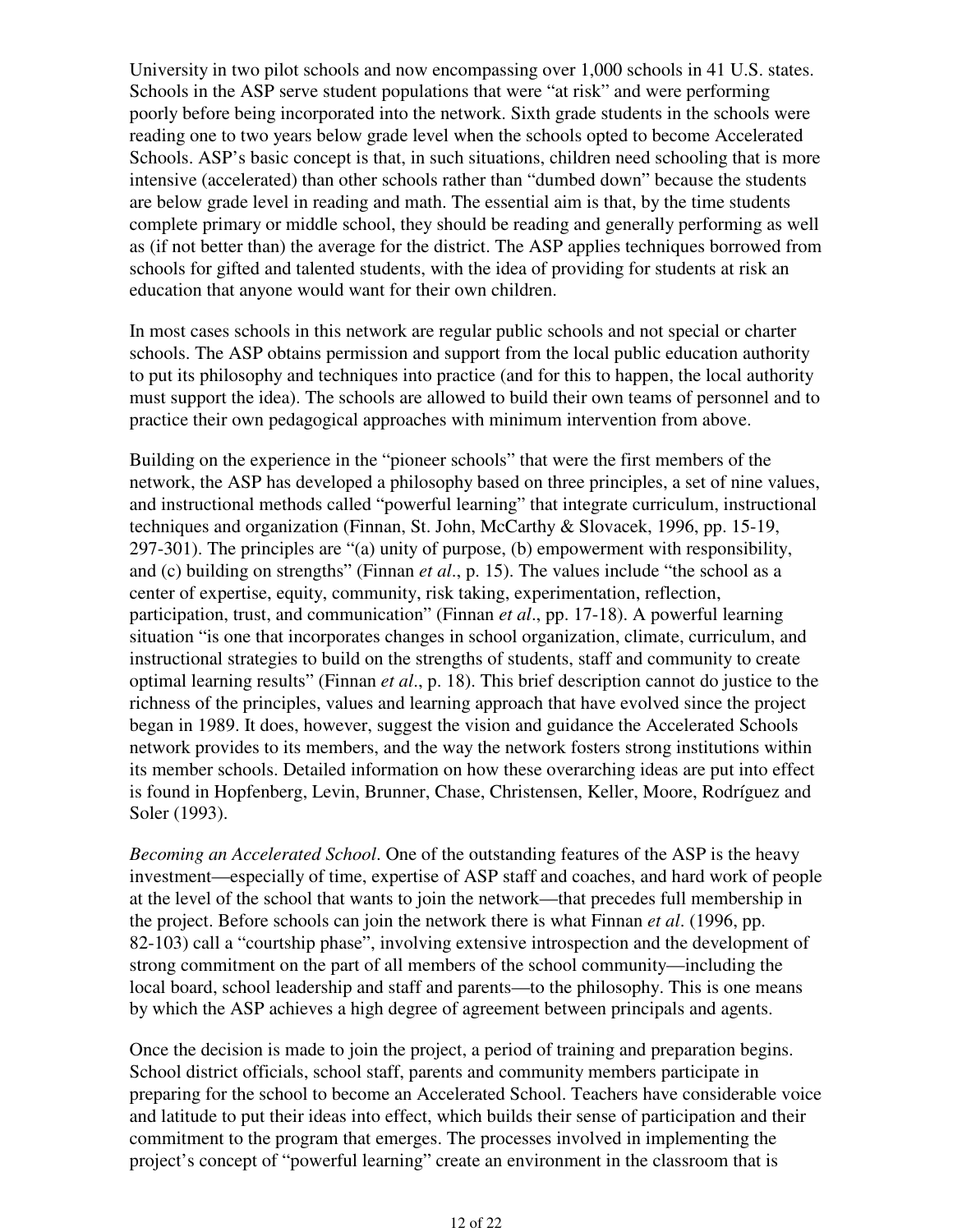conducive to learning. Finnan and her colleagues found that teachers in ASP schools have a feeling "that collaborative practices that come about as a result of the Accelerated Schools model have led to their individual professional growth and increased communication and sharing among colleagues. A by-product of this collaboration and sharing of philosophy has been a greater feeling of support from peers, camaraderie, and accountability among the staff to provide a better education for all of the students" (p. 283).

*Evaluation of ASP schools*. Accelerated schools have generally achieved their aims of bringing students up to grade level in reading and mathematics and to levels of performance as good as or better than other schools in their district or area. Since their target populations are defined by being at risk, and would tend to have below-standard performance without the intervention of the ASP, evaluation on the basis of test scores must be done with care, since cross-section comparison is not a valid way of assessing the value added they provide. Scores on standardized tests do not capture the full range of the effects of ASP membership. These effects include not only gains in student achievement but also improvements in attendance rates, reductions in repetition, student suspensions and vandalism; increased parental involvement and numbers of ASP students who meet the criteria for traditional gifted and talented programs. A report by the New American Schools Corporation (NAS) summarizes findings on the effectiveness of the ASP (New American Schools, n. d.) Examples included fewer disciplinary referrals to the school principal, increased student attendance, reduction in the number of suspensions, and decreases in numbers of students retained in their grade. In the area of family and community involvement, NAS reports that a number of Accelerated Schools experienced large increases in parental involvement, including participation in decision-making and volunteer activity, as well as more student participation in community and extracurricular activities.

There are indications that ASP schools produce good results in terms of test results. The National Center for the Accelerated Schools Project publishes information on the "Accomplishment of Accelerated Schools" on its website, showing that ASP schools in Ohio, Tennessee and Texas produced higher reading and math scores than the average for schools in the same districts where the ASP schools are located (National Center for the Accelerated Schools Project, 2000).

An independent evaluation of ASP was conducted, with funding from The Ford Foundation, by the Manpower Demonstration Research Corporation (Bloom, Ham, Melton, & O'Brien, 2001). The MDRC study used an innovative methodology that compared the performance of schools in a sample during five years of implementation of the ASP model with base-line scores on reading and math tests during the three years prior to implementation and projections of what each school's average test scores would have been without ASP. The study found that, after five years of implementation, the ASP schools in the sample had higher third-grade reading and math scores than a set of base-line scores by a statistically significant amount.

On average, the schools increased their students' relative performance by 6 percentile points in reading and 7 percentile points in math during the five-year follow-up period…. The lowest-performing schools at baseline experienced the largest improvements in test scores" (p. 62). "Implementation of the Accelerated Schools reform was a difficult, time-consuming process. But schools that stuck with the reform were able to improve the school environment appreciably, especially with regard to organizational culture and decision-making. These environmental improvements were followed by increases in students' test scores, although it was not until the fifth year after the initiative was launched that average scores rose above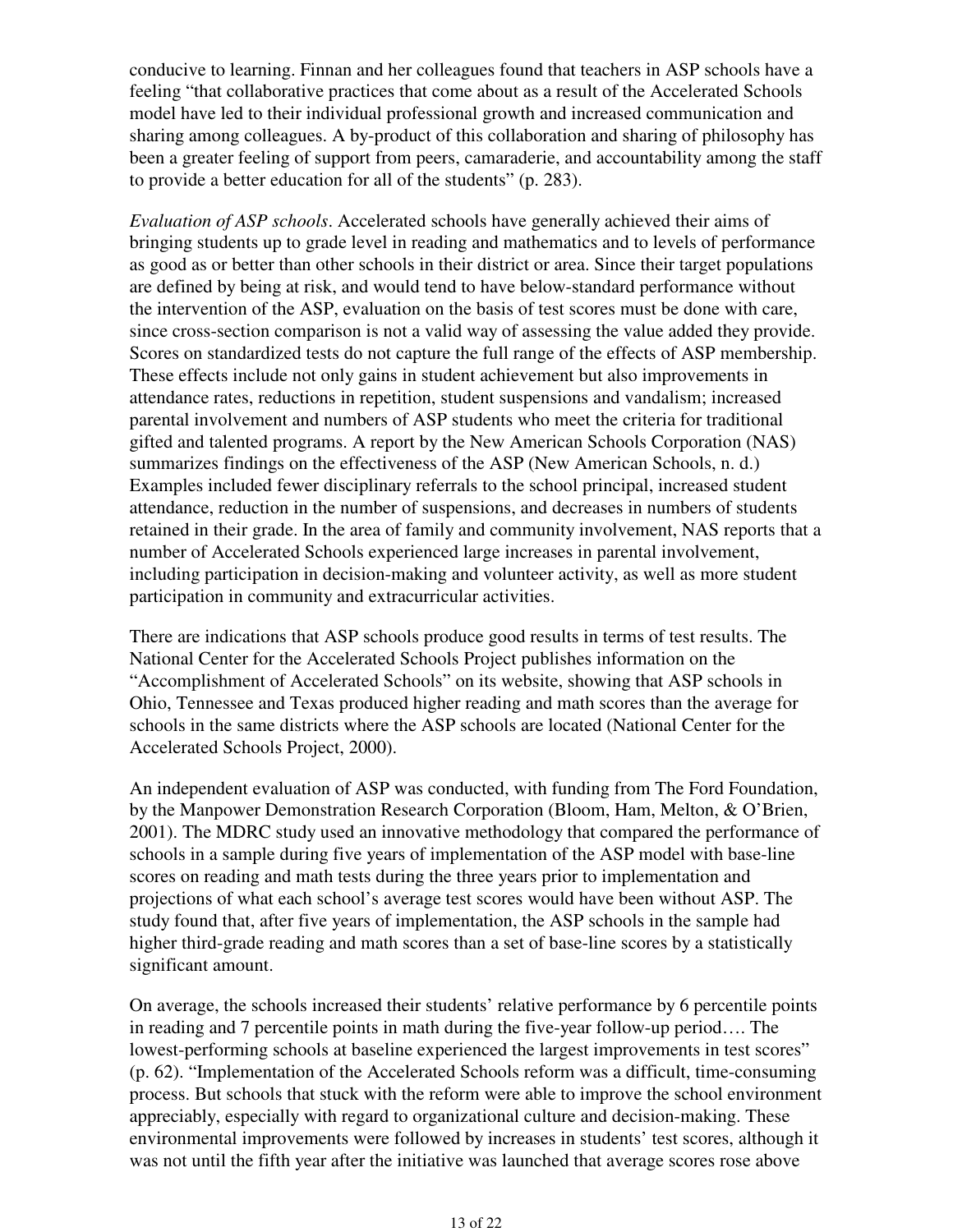their baseline levels by a statistically significant amount" (p. 74).

The researchers are cautious not to draw too strong conclusions from their findings and spell out a number of caveats concerning the study and its interpretation. One must bear in mind, however, that students in these schools had been performing much below grade level prior to implementation of ASP, and that the program succeeded in bringing their average scores significantly closer to regional or national averages.

*The ASP and institutions in schools*. The first of the three principles of Accelerated Schools—unity of purpose—is closely related to clarity of goals or the objective function, with all that implies for reducing principal-agent problems. The ASP's values of equity, community, risk taking, experimentation, reflection, participation, trust, and communication reverberate strongly with the characteristics of schools with positive institutional environments. Requiring strong initial commitment on the part of the local authority, school director and teachers, and parents before a school becomes a member of the ASP is consistent with clarity of goals and also has overtones of contracting.

Clearly the emphasis on community has an effect on the institutional environment of ASP schools (reminding one of the findings of Bryk, Lee and Holland about community in Catholic schools). The ASP clarifies goals, builds powerful community feeling and commitment, and promotes an atmosphere of cooperation and trust. It has less explicit involvement in laying down formal rules than the Matte schools (in part because it leaves this to each school to establish for itself) but the development of a sense of community necessarily contributes to formation of informal rules and enforcement mechanisms. This is a different kind of network; one that transmits a powerful ideology to its member schools and provides information, training and oversight to help them implement an effective program. The ASP philosophy creates school environments in which relationships between principals and agents are based on shared goals and trust. This tends to reduce uncertainty in interactions or "transactions" between community members and makes it easier (less "costly" in terms of risk and uncertainty) for members to enter into arrangements having to do with how much energy and effort they will expend in pursuit of their school's goals.

# **Conclusions about networks**

The three examples discussed above were chosen because of their similarities to each other, especially in their focus on equity objectives. Not all networks possess all the characteristics observed here, nor do all tend to promote positive institutional environments in the same way. On the basis of these examples, however, and information on other networks, it is possible to suggest the following ways in which networks with similar, equity-oriented objectives operate to promote positive institutional climates within their member schools. Networks tend to have the following characteristics:

- *Short, clear principal-agent links or relationships*. Network operators (who are often private groups) maintain close relationships with the schools and provide their vision, guidance and supervision directly to the schools. There tends to be a high degree of consensus between the network's leadership (or operating authority) and the schools in the network.
- *A strong sense of mission*. Networks are usually formed because some leader or group seeks to accomplish an educational mission. Those mentioned in the sections above have all sought to improve education for children of families in or near poverty. Such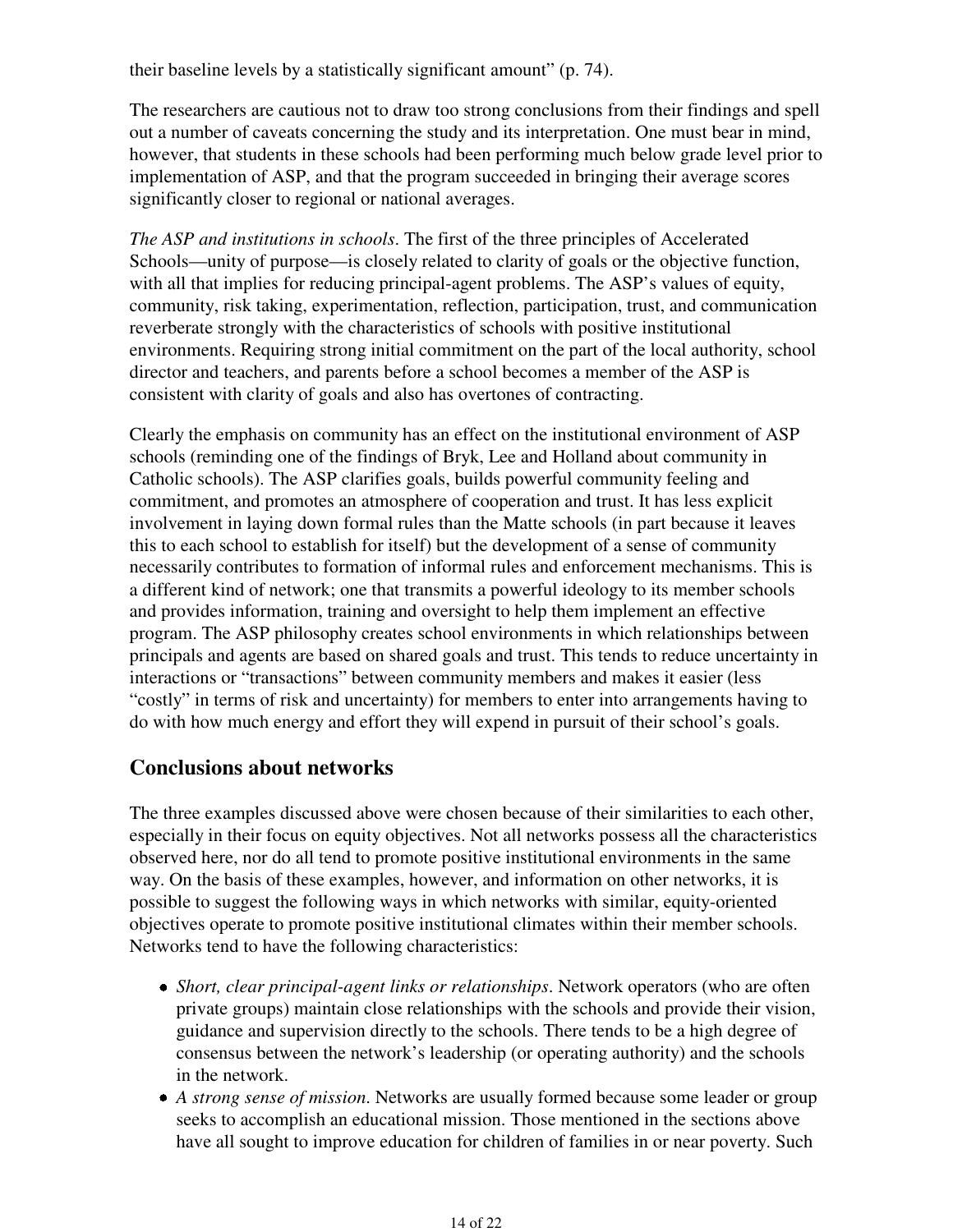a mission attracts participants—whether parents, teachers or others—who agree with the mission and are committed to working toward its accomplishment.

- *Clarity of objectives*. A general characteristic of networks of schools is a set of clear objectives, which are communicated effectively to all members the educational communities within the network, including parents. Clear objectives (that minimize problems in principal-agent relationships) are characteristic of schools with favorable institutional climates.
- *Social capital*. The three examples of networks described above all provide a sense of belonging to a parent organization within which there is trust, cooperation and mutual support, and this tends to be transmitted down to the individual schools as well.
- *Parent and community involvement*. All the networks discussed give high priority to involving parents and, to varying degrees, the surrounding community in school affairs. Parents are encouraged to support the school's objectives and motivate their children to study hard and make genuine effort.
- *Consensus within the community*. In the process of establishing a new school, or bringing an existing school into a network, some networks require that all parties to the school (including the public authority within which the school operates) understand and "buy into" the objectives and procedures of the network. The Accelerated School Project follows a procedure whereby it consults with members of a school's community over a period of up to two years, during which it establishes firm commitments, before a school becomes a member.
- *Contribution to establishing rules*. Networks help establish a clear set of formal rules, and may lay down guidelines for their member schools to follow, but individual member schools usually have a high degree of autonomy to clarify their own rules. In small-scale networks such as the Matte Schools, informal rules seem to be communicated within the network, especially those regarding the roles and responsibilities of teachers, parents and school directors. All the Matte Schools have a "reglamento interno" or set of written rules, and parents in this network are required to sign statements specifying that they have received the formal rules, understand them and agree to abide by them.
- *Continuity*. Networks provide a degree of continuity regarding objectives, leadership, rules and pedagogical orientation, and constitute a buffer between the school and political authorities, or a stabilizing force in times of political change or shifting educational fashions. They assume the role of the Board or governing authority, and the institutional relationship between the network/Board and the school is thus consistent and positive. Principal-agent relations between external authority and school are clear, strong and consistent.
- *Guidance and supervision*. One of the benefits networks provide is sharing experience within the network and making information (such as up-to-date knowledge on relevant research findings or proven practice improvements) available to network members. In addition to the value of the content itself, such communication tends to provide professional stimulation. The network leadership constitutes a respected supervisory authority.
- *Administrative functions*. Some networks assume responsibility for certain administrative activities, including relationships with the next higher administrative authority, screening and hiring teachers into a pool, central purchasing, or negotiations with unions, if this is relevant. This relieves schools of some administrative burdens.
- *Evaluation of performance*. Networks may establish their own system of evaluating member schools and their staff according to their own criteria and standards. The Matte Schools network has a carefully-designed system that teachers understand and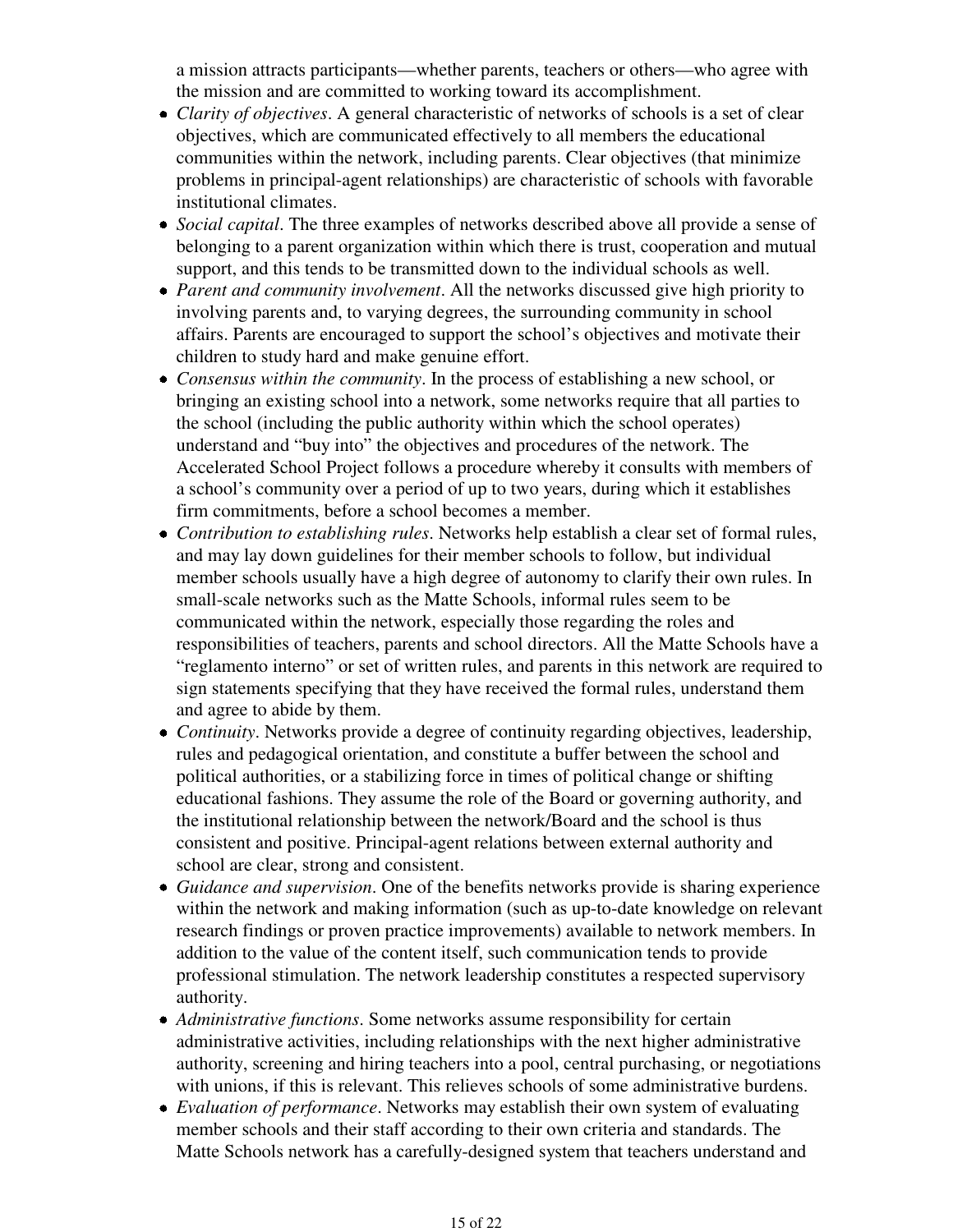appear to trust.

- *Rewards and recognition*. Networks may establish systems of awards for good performance to individual member schools or teachers. (Since winning teachers are chosen from throughout the network rather than from within an individual school, this form of reward does not create undesirable competition, distortion of behavior or resentment toward either the winners or those who choose them.) The rewards may be monetary but many are based only on recognition, which provides an incentive many teachers value highly.
- *Inputs of resources*. Most networks provide resources in the form of leadership and guidance. Some also offer curricular guidance, materials, training and, in some instances, material resources in money or in kind. In most cases the financial resources available are limited, but some networks are adept at raising additional funding.

The characteristics of the networks examined here have strong parallels with: (a) the findings of several bodies of research on what makes a good school (including research on Effective Schools, Catholic schools, school culture, school leadership, site-based management and parental involvement), and (b) the characteristics of schools with good institutional environments.

Other authors have recognized the way networks can contribute to improving performance of their member schools. In a section titled "The Importance of Networks", Darling-Hammond, Ancess and Falk (1995) discuss the way in a local network in New York influences the five schools practicing authentic assessment they describe in their book. All five are members of the Coalition of Essential Schools (CES) network and four of the five are also members of the Center for Collaborative Education (CCE), the New York City affiliate of CES. The authors make the following comments about networks:

While these networks have provided common ground for sharing practice and for exploring new possibilities, each school has interpreted and enacted the CES principles in quite different, contextually appropriate ways… [This] underscores the importance of ensuring that practitioners invent models – rather than replicate models—that are embedded in and embody their knowledge of their local contexts…. As a network enables practitioners to consider these issues across schooling levels, each learns important strategies from the other. Elementary school work is strengthened as communities reflect on their values and purposes, articulating their expectations for what students should be able to do and developing public criteria for their standards and expectations…. The network is a vehicle for reconsideration of practice from many vantage points, centering around a hub of common values supporting learner-centered practice. This makes connections between like-minded practitioners both possible and mutually profitable…. it expands the possibilities for the kinds of conversations that practitioners need to have if teaching, assessment and school structure are to be organized for school success…. (Darling-Hammond, Ancess & Falk, 1995, pp. 266-268.)

Linda Nathan and Larry Myatt (1998) find that, on the basis of their experience managing a "pilot school" within a Massachusetts school district, being part of a local network of such pilot schools had benefits for school leaders.

Networks are powerful tools for schools because they provide meaningful feedback as well as greater and better accountability than bureaucracies.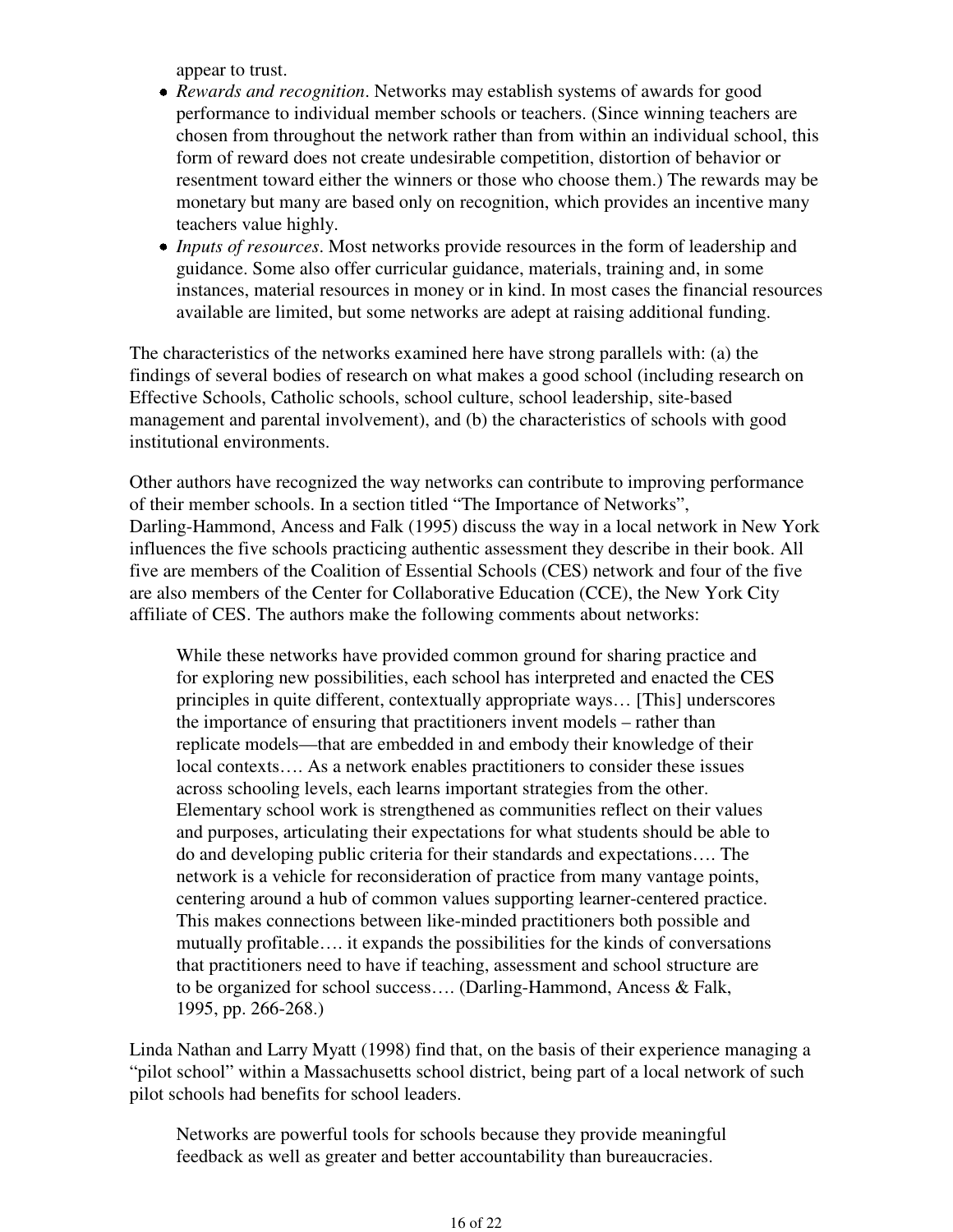Friendly, finely-tuned feedback from a number of sources is indispensable to a good school…. Networks of schools and educators provide the opportunity to grow and learn with and from others who share a clear purpose and whose work we know, trust and respect. Participation in our pilot network is loose and flexible, but with appropriate degrees of critical friendship at a negotiated pace and style. Feedback from peer schools can have a tough edge to it and is perhaps taken more to heart because it comes from those who know young people and the profession firsthand… Membership in a national network, such as the Coalition of Essential Schools, gives [our school] access not only to an invaluable template of school reorganization but also to the voice of the practitioner—with a democratic and multicultural tone. (Nathan & Myatt, 1998, pp. 283-284.)

The subject of networks is attracting increasing interest. There are various kinds of networks, including those that provide a set of ideas or principles (such as the Coalition of Essential Schools and others), those that require schools to adopt a specific instructional approach or model (such as Success for All), profit-making networks or EMOs such as the Edison Project and others.

The statements of both Darling-Hammond, Ancess and Falk (1995) and Nathan and Myatt (1998) mention small local networks of schools that have something in common (e.g. pilot schools) that provide mutual support (including moral and political support) and play an important role in facilitating the exchange of ideas and information between like-minded professionals. In both cases the local networks were part of the larger Coalition of Essential Schools network.

A RAND Corporation study of the New American Schools (NAS) network analyzed the performance of seven models of "whole-school reform" that had many of the characteristics of networks (Berends, Bodilly & Kirby, 2002). NAS itself is a network of networks that provides information and a menu of alternative models of restructuring—as well as detailed information on model design, some funding and other inputs—to schools that are seeking to reform or restructure. Once a school has decided on the model it wants to follow, NAS provides additional information, advice and other inputs that help the school implement it.

The models of whole-school reform that RAND studied were: Purpose Centered Education of Audrey Cohen College; Authentic Teaching, Learning and Asessment for All Schools; Co-NECT Schools; Expeditionary Learning Outward Bound; Modern Red Schoolhouse; National Alliance for Restructuring Education, and Roots and Wings (Berends, Bodily & Kirby, 2002, pp. 37-41). These models had some of the characteristics of networks. They were "external change agents" that helped schools implement the models, but they did not offer the same articulation of a mission or set of objectives, nor the same sense of being part of a broader community of like-minded professionals to which Nathan and Myatt (1998) refer. Nor did they have the same kind of impact on institutions within the schools that networks such as the Matte Schools, Fe y Alegría or Accelerated Schools have.

Different networks have different objectives and operate in different ways. Lieberman and Grolnick (1966) provide a review of different types of networks, focusing on the processes involved in starting and operating networks. Their study raises a number of penetrating questions about networks and their role in creating communities in which professionals with common interests can share experiences and provide valuable information and mutual support. It illustrates the diversity of networks but does not analyze in depth the ways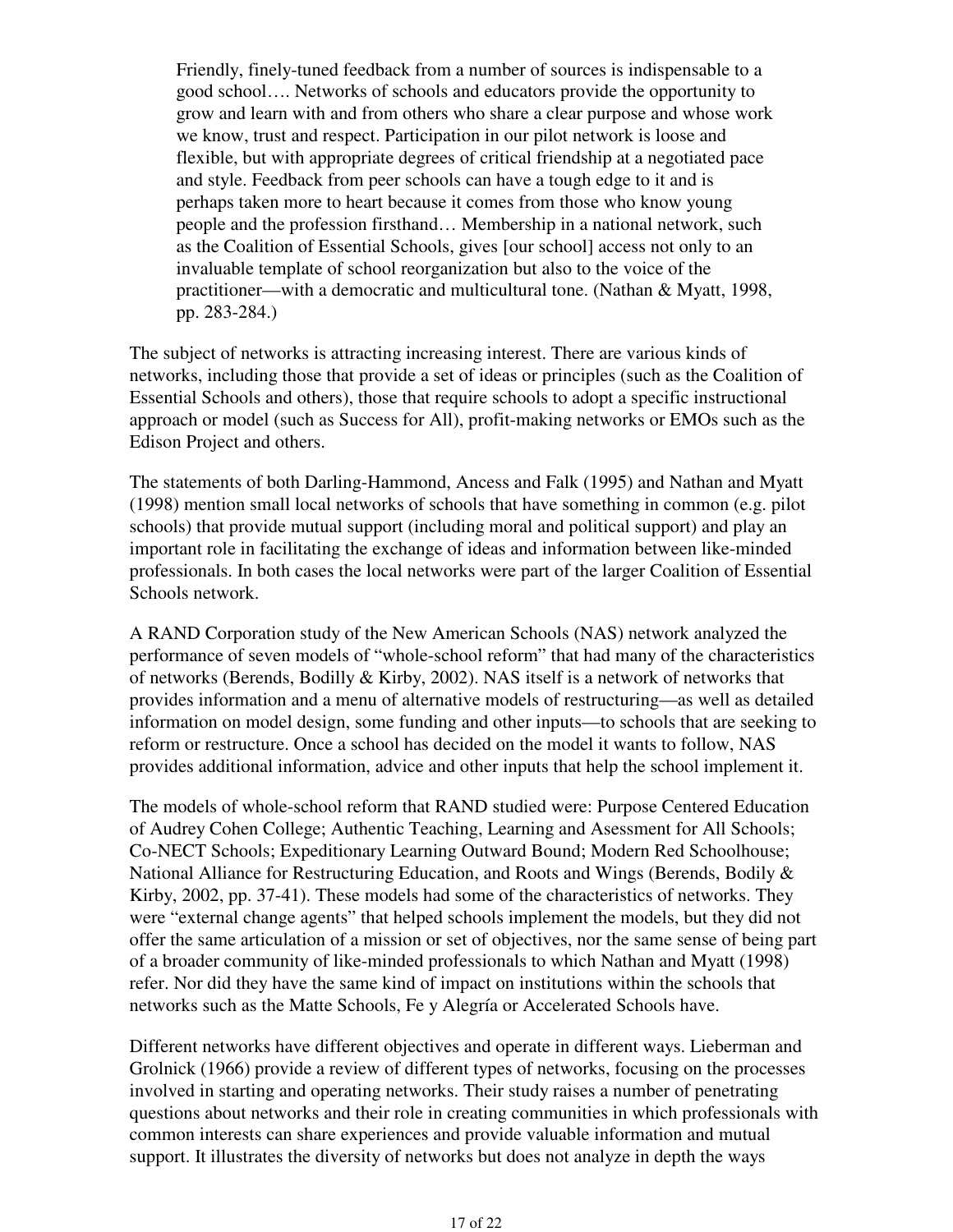networks influence their member schools.

Not all networks have all the characteristics of the three equity-oriented networks this paper considers, nor do they have the same influence on institutional environments within their member schools. Research on networks in general has reached guardedly positive conclusions about their ability to improve school performance. The three networks examined in this paper appear to help their member schools to perform as well as or better than other schools in their jurisdictions and to provide disadvantaged children with a better education than they would otherwise obtain. This paper argues that one way they do this is through their influence on institutions within schools.

The conceptual framework of institutions and their influence on school performance, described briefly in Section B above, helps explain the benefits of network membership. These three networks provide examples of how promoting strong institutions within schools can improve the education of disadvantaged children. Both subjects—networks and institutions in schools—deserve further study.

## **Acknowledgement**

The author wishes to thank the Spencer Foundation for support for developing the model presented here and research on the Matte Schools network, Patricia Matte and personnel of the Sociedad de Instrucción Primaria, John Swope, Marcela Latorre and two anonymous referees.

## **References**

- Berends, M., Bodilly, S. J., & Kirby, S. N. (2002). *Facing the new challenges of whole-school reform: New American Schools after a decade*. Washington: RAND Corporation.
- Bloom, H. S., Ham, S., Melton, L. & O'Brien, J. (2001) *Evaluating the Accelerated Schools approach: A look at early implementation and impacts on student achievement in eight elementary schools*. New York and Oakland, CA: Manpower Demonstration Research Corporation. Retrieved from: www.mdrc.org/reports2001/AcceleratedSchools/accSchools-overview.htm
- Bryk, A., Lee, V., & Holland, P. B. (1993). *Catholic schools and the common good*. Cambridge, MA: Harvard University Press.
- Codina, G. (S.J.) (1994). 'La experiencia de Fe y Alegría', in Gajardo, M. (ed), *Cooperación internacional y desarrollo de la educación.* Santiago: Agencia de Cooperación Internacional de Chile.
- Darling-Hammond, L., Ancess, L. J. & Falk, B. (1995). *Authentic assessment in action*. New York: Teachers College Press.
- Finnan, C., St. John, E. P., McCarthy, J., & Slovacek, S. P. (1996). *Accelerated Schools in action: Lessons from the field*. Thousand Oaks, CA: Corwin Press.
- Hopfenberg, W. S., Levin, H. M., Brunner, I., Chase, C., Christensen, S. G., Keller, B, M., Moore, M., Rodríguez, G. & Soler, P. (1993). *The Accelerated Schools resource guide*.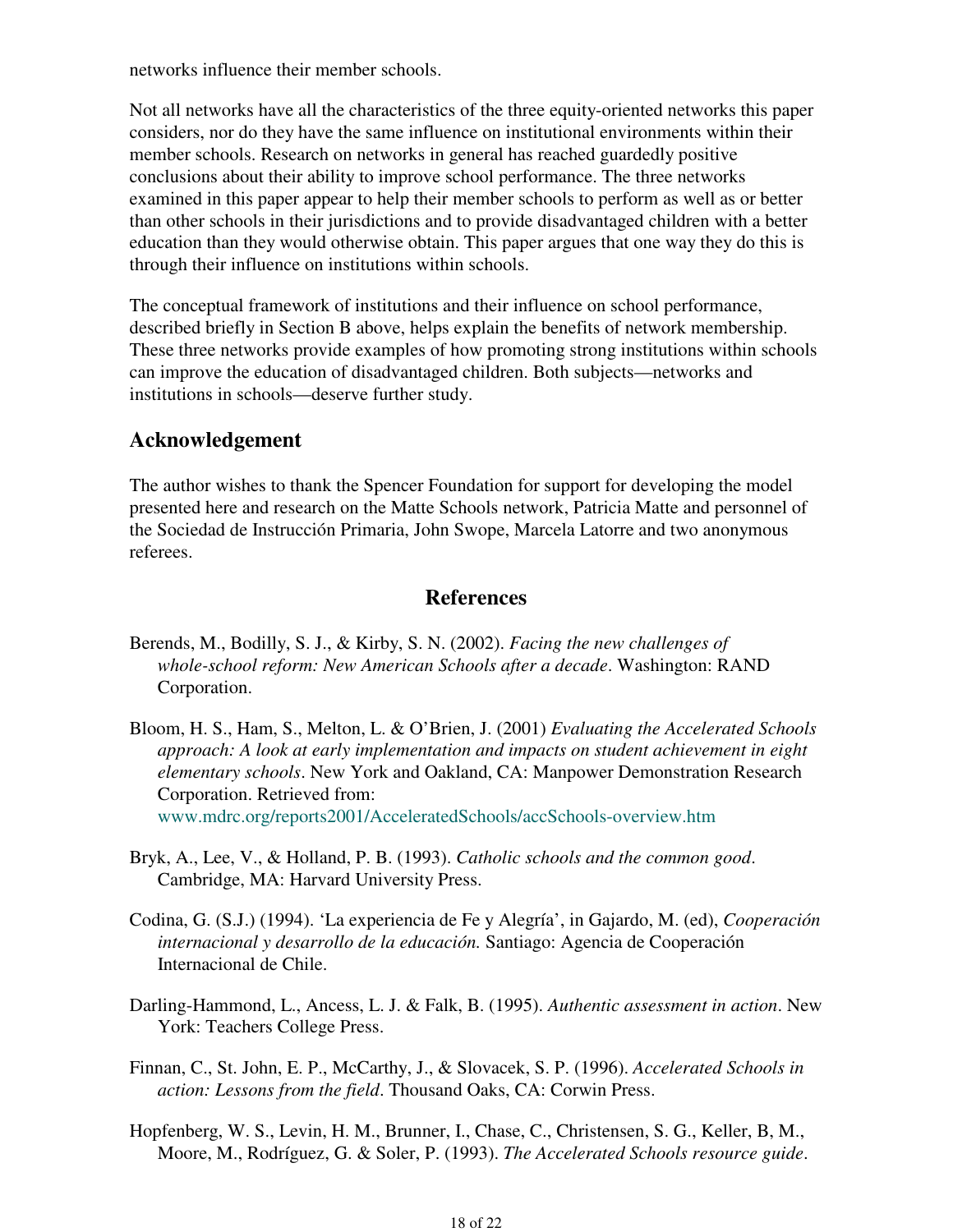San Francisco: Jossey-Bass.

- Jensen, M. C. (1998). *Foundations of organizational strategy*. Cambridge, MA: Harvard University Press.
- Leibenstein, H. (1976). *Beyond economic man*. Cambridge, MA: Harvard University Press.
- Leibenstein, H. (1987). *Inside the firm*. Cambridge, MA: Harvard University Press.
- Lieberman, A. & Grolnick, M. (1996). Networks and reform in American education. *Teachers College Record 98* (1), 7-45.
- McMeekin, R. (2003). *Incentives to improve education: A new perspective*. Cheltenham, UK & Northampton, MA: Edward Elgar Publishing.
- McMeekin, R., Latorre. M. & Celedón, F. (2001). Institutions within School Organizations: Looking Inside the Black Box. Portland, Oregon: ERIC Clearinghouse on Educational Management, ERIC Document Reproduction Service No. ED453571.
- Miller, G. (1992). *Managerial Dilemmas*. Cambridge, UK: Cambridge University Press.
- Nathan, L. & Myatt, L. (1998). A journey toward autonomy. *Phi Delta Kappan 80* (4), 278-286.
- National Center for the Accelerated Schools Project (November, 2000). Accomplishments of accelerated schools. Retrieved from: http://www.sp.uconn.edu/~wwwasp/research/accomplishments.htm
- New American Schools (n. d.) How Can We Help? Accelerated Schools Project. Retrieved from: www.naschools.org/contentViewer:asp?highlightID=48&catID=183
- North, D. C. (1990). *Institutions, institutional change and economic performance*. Cambridge, UK: Cambridge University Press.
- Rowan, B. & Miskel, C. B. (1999). Institutional theory and the study of educational organizations. In J. Murphy and K. S. Louis (eds.) *Handbook of research on educational administration* (pp. 359-383). San Francisco: Jossey-Bass.
- Swope, J. (S.J) & Latorre, M. (2000). *Fe y alegría schools in Latin America: Educational communities where the pavement ends*. Santiago: Centro de Investigación y Desarrollo de la Educación (CIDE).
- Sociedad de Instrucción Primaria de Santiago (1998). *Reglamento Interno* Santiago: Sociedad de Instrucción Primaria.
- Sociedad de Instrucción Primaria de Santiago (1999). *Memoria, 1999* (annual report of the Society). Santiago: Sociedad de Instrucción Primaria.

### **About the Author**

### **Robert McMeekin**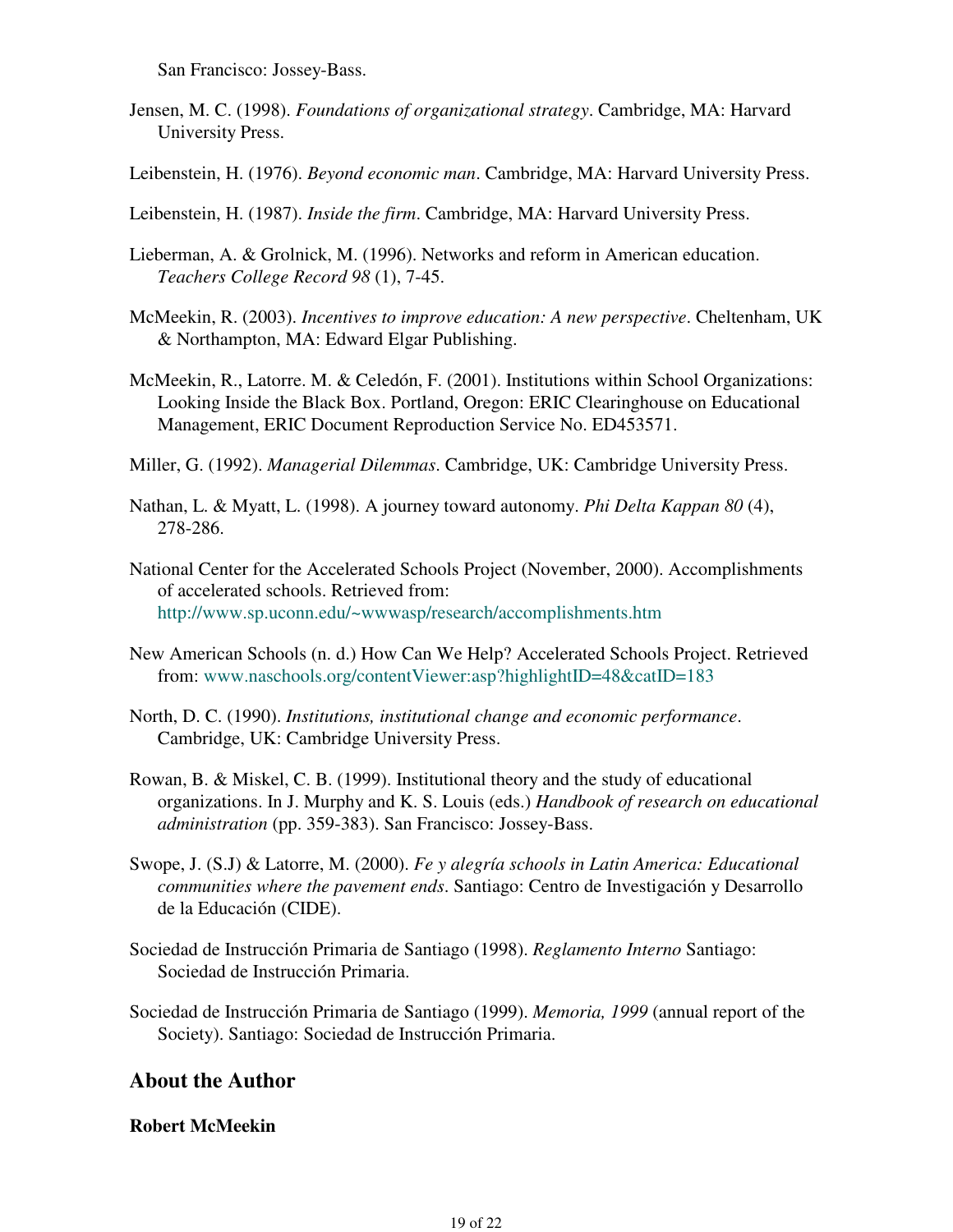Centro de Investigación y Desarrollo de la Educación Santiago, Chile Email: mcmeekin@rdc.cl

**Robert McMeekin** is retired from the World Bank and lives in Chile. He is an Investigador Asociado with the Centro de Investigación y Desarrollo de la Educación in Santiago and serves as a consultant to the UNESCO Regional Office for Education and other organizations. He holds a doctorate and a Masters in Public Administration from Harvard, a Masters in International Relations from the University of Kentucky and a BA fromYale. A member of the International Society for New Institutional Economics (ISNIE), his book applying NIE concepts to study incentives to improve education has recently appeared.

The World Wide Web address for the *Education Policy Analysis Archives* is **epaa.asu.edu**

### **Editor: Gene V Glass, Arizona State University**

#### **Production Assistant: Chris Murrell, Arizona State University**

General questions about appropriateness of topics or particular articles may be addressed to the Editor, Gene V Glass, glass@asu.edu or reach him at College of Education, Arizona State University, Tempe, AZ 85287-2411. The Commentary Editor is Casey D. Cobb: casey.cobb@unh.edu .

### **EPAA Editorial Board**

Michael W. Apple University of Wisconsin

Greg Camilli Rutgers University

Sherman Dorn University of South Florida

Gustavo E. Fischman California State Univeristy–Los Angeles

Thomas F. Green Syracuse University

Craig B. Howley Appalachia Educational Laboratory

Patricia Fey Jarvis Seattle, Washington

Benjamin Levin University of Manitoba

Les McLean University of Toronto

Michele Moses Arizona State University David C. Berliner Arizona State University

Linda Darling-Hammond Stanford University

Mark E. Fetler California Commission on Teacher Credentialing

Richard Garlikov Birmingham, Alabama

Aimee Howley Ohio University

William Hunter University of Ontario Institute of Technology

Daniel Kallós Umeå University

Thomas Mauhs-Pugh Green Mountain College

Heinrich Mintrop University of California, Los Angeles

Gary Orfield Harvard University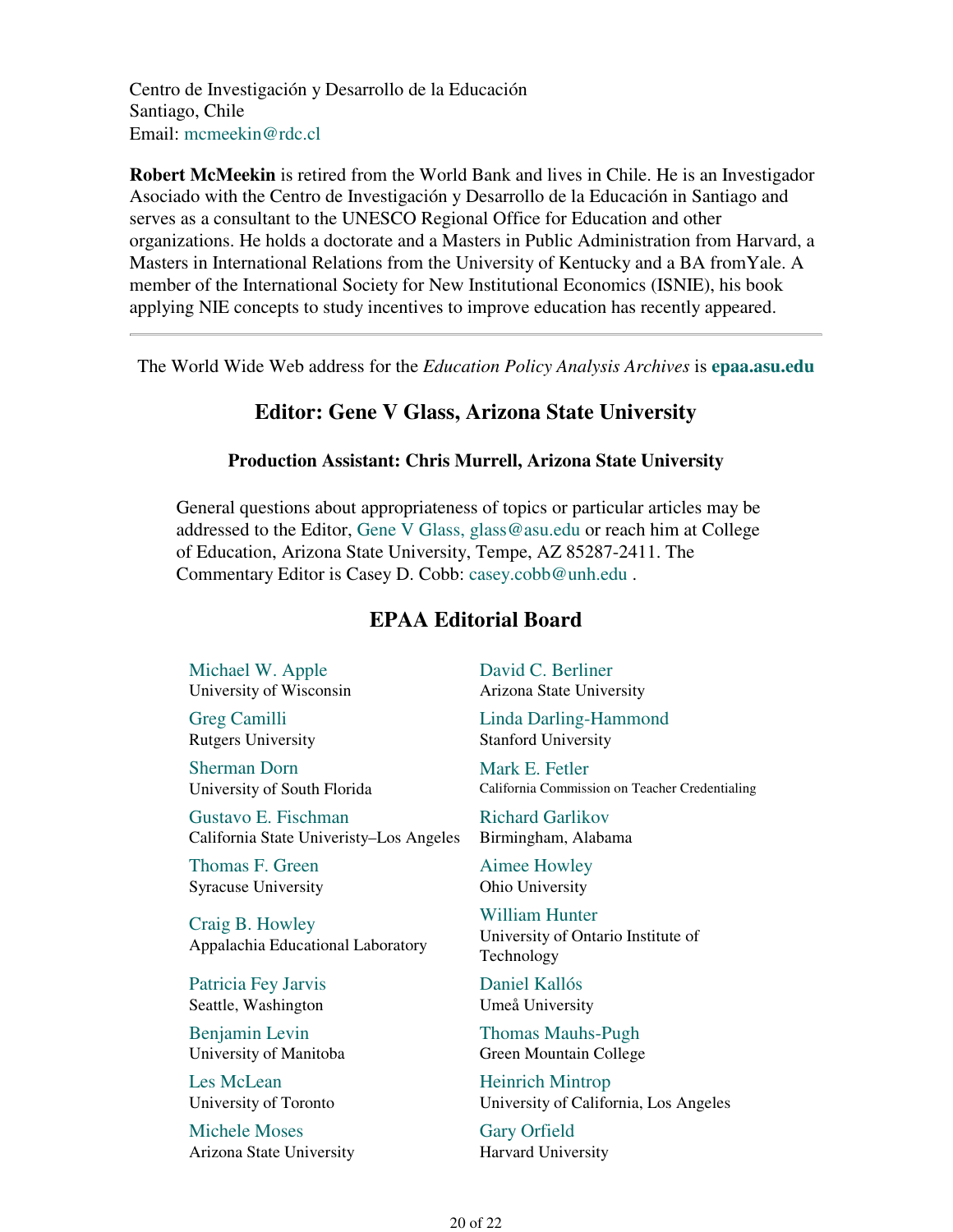Anthony G. Rud Jr. Purdue University

Michael Scriven University of Auckland

Robert E. Stake University of Illinois—UC

Terrence G. Wiley Arizona State University Jay Paredes Scribner University of Missouri

Lorrie A. Shepard University of Colorado, Boulder

Kevin Welner University of Colorado, Boulder

John Willinsky University of British Columbia

#### **EPAA Spanish Language Editorial Board**

**Associate Editor for Spanish Language Roberto Rodríguez Gómez Universidad Nacional Autónoma de México**

roberto@servidor.unam.mx

#### Adrián Acosta (México)

Universidad de Guadalajara adrianacosta@compuserve.com

Teresa Bracho (México)

Centro de Investigación y Docencia Económica-CIDE bracho dis1.cide.mx

Ursula Casanova (U.S.A.) Arizona State University casanova@asu.edu

Erwin Epstein (U.S.A.) Loyola University of Chicago Eepstein@luc.edu

Rollin Kent (México) Universidad Autónoma de Puebla rkent@puebla.megared.net.mx

Javier Mendoza Rojas (México) Universidad Nacional Autónoma de México javiermr@servidor.unam.mx

#### Humberto Muñoz García (México)

Universidad Nacional Autónoma de México humberto@servidor.unam.mx

#### Daniel

Schugurensky(Argentina-Canadá) OISE/UT, Canada dschugurensky@oise.utoronto.ca

J. Félix Angulo Rasco (Spain) Universidad de Cádiz felix.angulo@uca.es

Alejandro Canales (México) Universidad Nacional Autónoma de México

canalesa@servidor.unam.mx

José Contreras Domingo Universitat de Barcelona Jose.Contreras@doe.d5.ub.es

Josué González (U.S.A.) Arizona State University josue@asu.edu

lucemb@orion.ufrgs.br

#### María Beatriz Luce(Brazil) Universidad Federal de Rio Grande do Sul-UFRGS

Marcela Mollis (Argentina) Universidad de Buenos Aires mmollis@filo.uba.ar

Angel Ignacio Pérez Gómez (Spain) Universidad de Málaga aiperez@uma.es

Simon Schwartzman (Brazil) American Institutes for Resesarch–Brazil (AIRBrasil) simon@sman.com.br